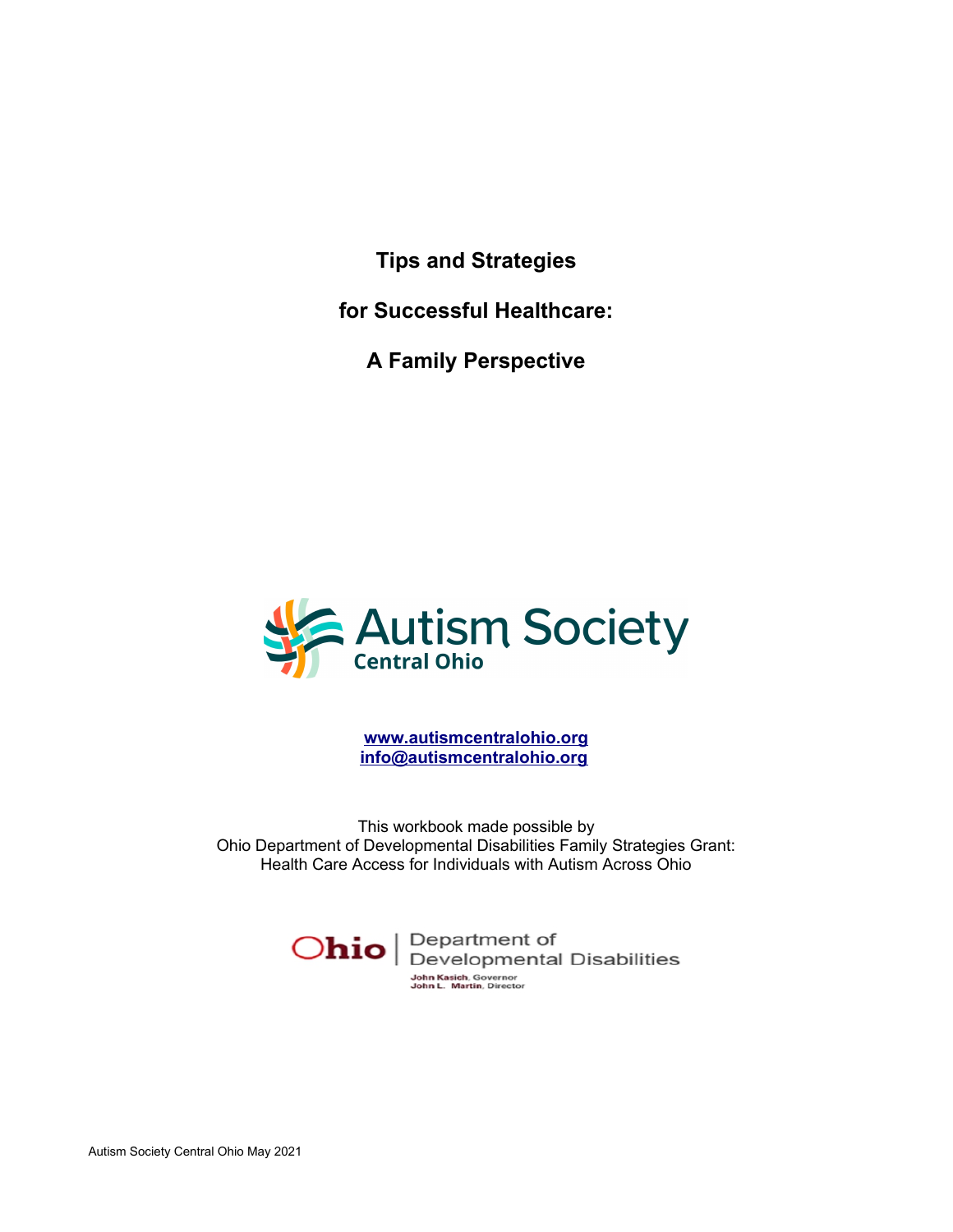# **TRANSITIONING TO ADULT MEDICAL CARE**

The transition to adulthood, including medical care, should be a process that extends over several years. The next two pages include a sample transition readiness assessment. The goal is to determine which skills the individual already has, which can be learned by the time of transition and what supports need to be in place for those areas in which the individual will not be fully independent at the time of transition. Recommendations for the start of this process range from 12 to 16 years.

Additional examples of transition readiness assessments may be found at:

[www.gottransition.org/providers/staying-3.cfm](http://www.gottransition.org/providers/staying-3.cfm)

[www.waisman.wisc.edu/wrc/pdf/pubs/THCL.pdf](http://www.waisman.wisc.edu/wrc/pdf/pubs/THCL.pdf)

[www.family.cedwvu.org/workbook-for-youth.pdf](http://www.family.cedwvu.org/workbook-for-youth.pdf)

<https://www.rheumatology.org/Practice-Quality/Pediatric-to-Adult-Rheumatology->[Care-](https://www.rheumatology.org/Practice-Quality/Pediatric-to-Adult-Rheumatology-Care-Transition)**[Transition](https://www.rheumatology.org/Practice-Quality/Pediatric-to-Adult-Rheumatology-Care-Transition)** 

[www.cdlsusa.org/what-is-cdls-cdls-publications.htm](http://www.cdlsusa.org/what-is-cdls-cdls-publications.htm)

[https://www.ohiogps.org](https://www.ohiogps.org/)

A curriculum designed to teach individuals with disabilities to make healthcare decisions and manage health care, My Health-My Decision can be found at:

<http://myhealthconsent.org/myhealthmydecision.html>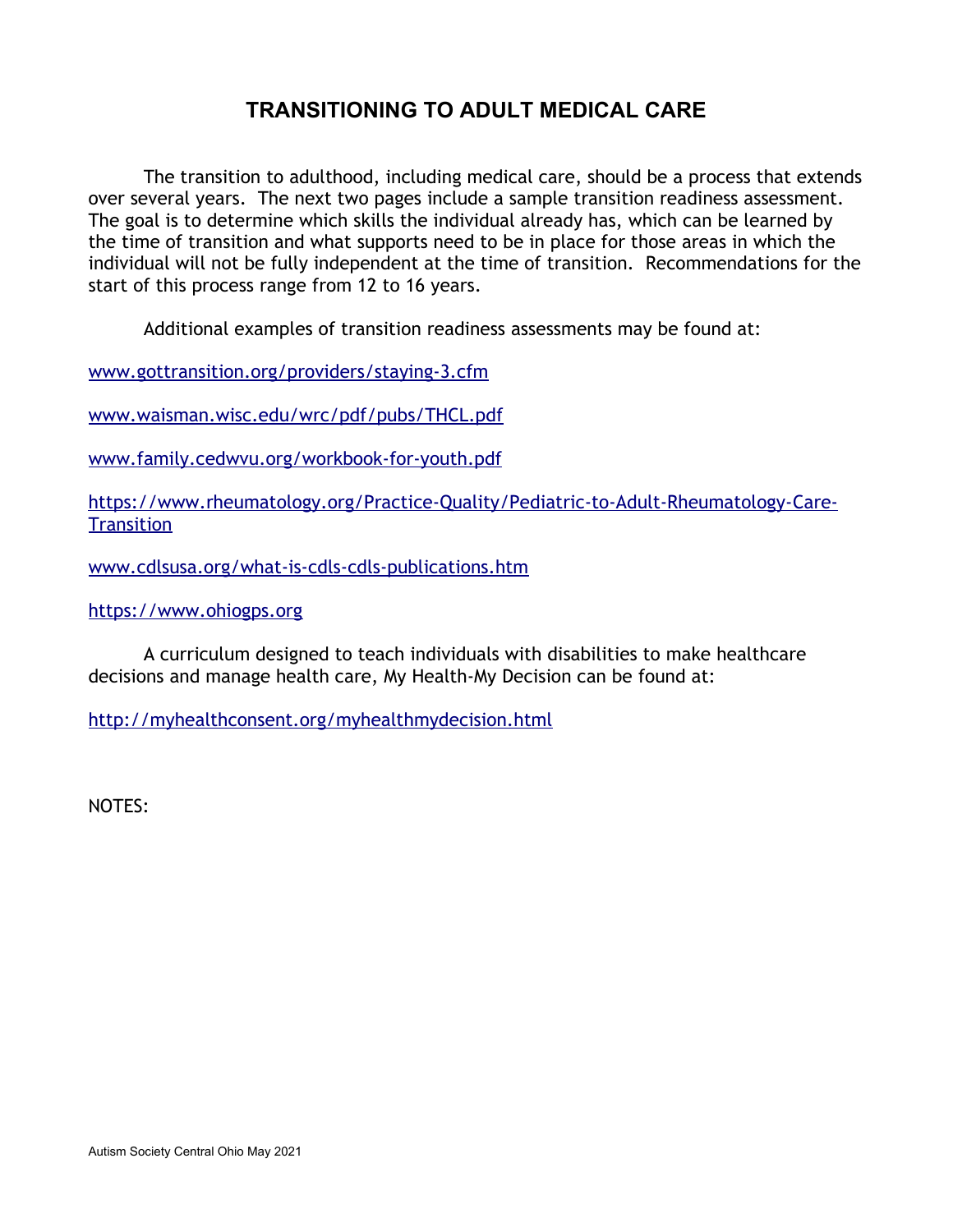## Medical Transition Readiness Assessment for Parents/Caregivers of Youth With IDD

This document should be completed by caregivers of youth with intellectual or developmental disabilities (or the individual, if able) to assess the individual's readiness to transition to an adult health care provider.

Patient Name: **Date of Birth:** Date of Birth:

Name of Person Completing Assessment:

Relationship to Patient:

Patient Age at Anticipated Transition to Adult Care:

| <b>Skill</b>                                                                                      | Mastered | Learning | Can Learn | <b>Will Require</b><br>Assistance |
|---------------------------------------------------------------------------------------------------|----------|----------|-----------|-----------------------------------|
| Understands his/her health needs                                                                  |          |          |           |                                   |
| Can communicate medical needs                                                                     |          |          |           |                                   |
| Understands difference between emergency (go to<br>hospital) and illness (call doctor)            |          |          |           |                                   |
| Knows what to do in medical emergency                                                             |          |          |           |                                   |
| Knows what medications he/she takes                                                               |          |          |           |                                   |
| Knows what quantity of medication he/she needs to take                                            |          |          |           |                                   |
| Knows when he/she needs to take medications                                                       |          |          |           |                                   |
| Can take medication independently                                                                 |          |          |           |                                   |
| Can take medication if placed in pill minder by a<br>caregiver                                    |          |          |           |                                   |
| Knows his/her allergies, including medications                                                    |          |          |           |                                   |
| Can independently fill and refill prescriptions                                                   |          |          |           |                                   |
| Knows or can access doctor's phone number at all times                                            |          |          |           |                                   |
| Can make own doctor's appointments                                                                |          |          |           |                                   |
| Can prepare a list of questions/concerns to<br>take to an appointment                             |          |          |           |                                   |
| Keeps a calendar of appointments<br>Can communicate questions/concerns to<br>medical practitioner |          |          |           |                                   |
| Can independently access transportation to<br>medical appointments                                |          |          |           |                                   |
| Knows where to obtain medical care if physician's office<br>is closed                             |          |          |           |                                   |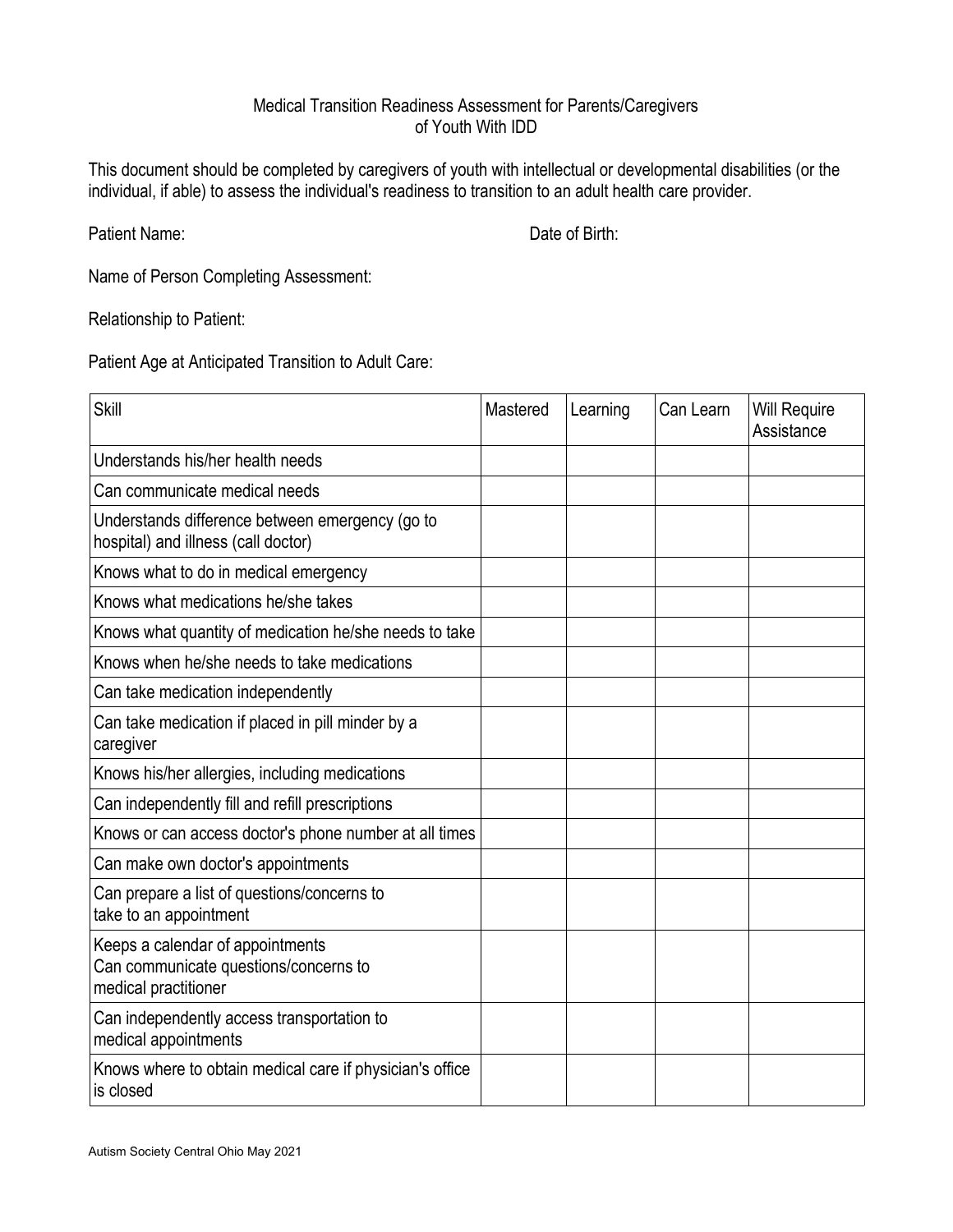| Has summary of medical information and plan of care                                            |  |  |
|------------------------------------------------------------------------------------------------|--|--|
| Knows what to take to physician appointment (ID,<br>insurance card, medical information, etc.) |  |  |
| Can fill out medical forms                                                                     |  |  |
| Carries ID, insurance card and emergency contact<br>information with him/her at all times      |  |  |
| Can follow spoken medical instructions                                                         |  |  |
| Can follow written medical instructions                                                        |  |  |
| Has access to health insurance after age 18                                                    |  |  |
| Has a plan to obtain health insurance after age 18                                             |  |  |
| Can name 2 or 3 people who can help him/her with<br>health care needs                          |  |  |
| Can understand and make health care decisions<br>independently                                 |  |  |
| Can manage payments to health care providers                                                   |  |  |
| Knows how to ask for help to pay providers                                                     |  |  |

Adapted from American College of Physicians Pediatric to Adult Care Transitions Toolkit and Wisconsin Community of Practice on Transition Practice Group on Health Transition Health Care Checklist: Preparing for Life as an Adult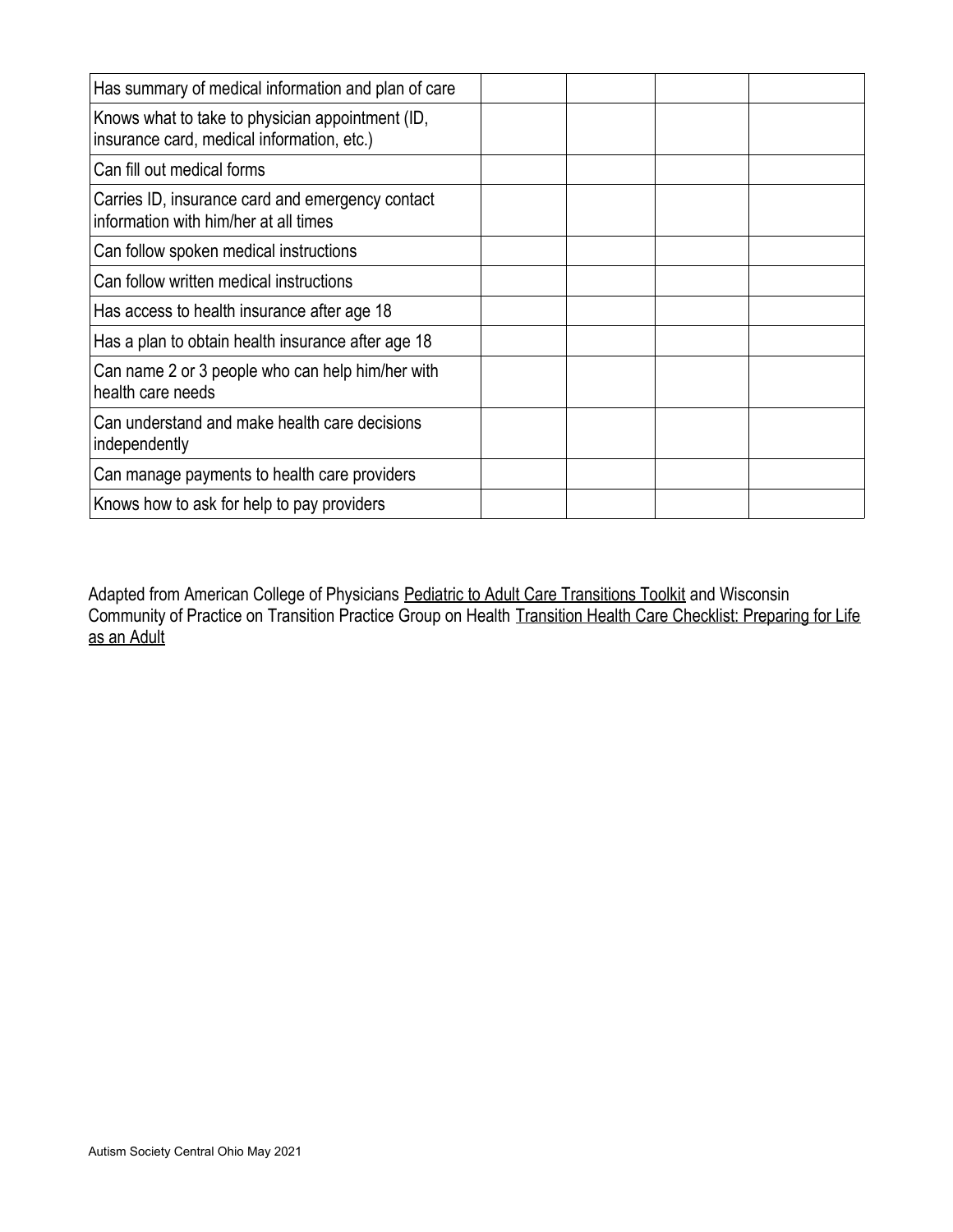| This is designed to help you understand the best way to communicate with                                                 |
|--------------------------------------------------------------------------------------------------------------------------|
|                                                                                                                          |
| (Patient Name)                                                                                                           |
| Parent/Guardian Name: ________<br>the control of the control of the control of the control of the control of             |
| Primary Language Used: ____                                                                                              |
| I tell what I want and need by (Example: spoken language, sign language, pictures,<br>gestures, electronic device, etc.) |
| I say "yes" and "no" by:                                                                                                 |
| I will tell you if I am frightened or in pain by (Example: words, crying, pacing, etc.):                                 |
| I understand new information and instructions best when you:                                                             |
| Things that help me to stay calm:                                                                                        |
| Things that I don't like:                                                                                                |
| You can tell I am getting upset when:                                                                                    |
| Things I like:                                                                                                           |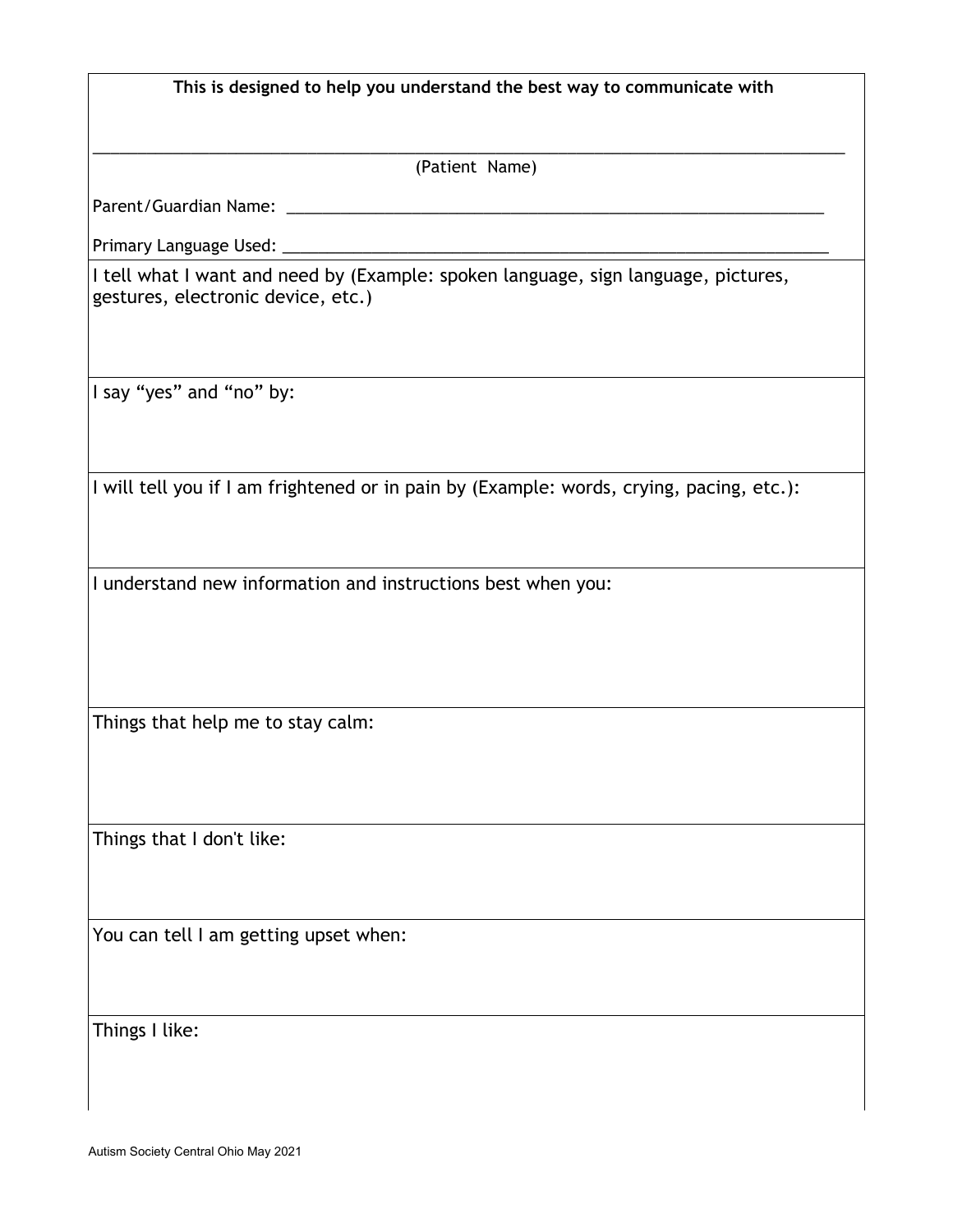# **MAKING A MEDICAL SUMMARY**

A medical summary assists a new health care practitioner to understand the patient's medical history and needs. Review of a complete chart can be difficult and time consuming. A "snapshot" of the chart can help the new practitioner to provide care. Attached is a sample portable medical summary to assist in transition from pediatric to adult care. Ideally, it should be completed by the pediatric care provider in collaboration with the patient and parents/caregivers.

Additional samples can be found at:

[https://www.acponline.org/system/files/documents/clinical\\_information/high\\_value\\_care](https://www.acponline.org/system/files/documents/clinical_information/high_value_care/clinician_resources/pediatric_adult_care_transitions/gim_dd/idd_transitions_tools.pdf) [/clinician\\_resources/pediatric\\_adult\\_care\\_transitions/gim\\_dd/idd\\_transitions\\_tools.pdf](https://www.acponline.org/system/files/documents/clinical_information/high_value_care/clinician_resources/pediatric_adult_care_transitions/gim_dd/idd_transitions_tools.pdf)

[www.gottransition.org](http://www.gottransition.org/)

<http://www.gottransition.org/resourceGet.cfm?id=227>

[https://www.ohiogps.org](https://www.ohiogps.org/)

<https://redcap.partners.org/redcap/surveys/?s=e2wykW>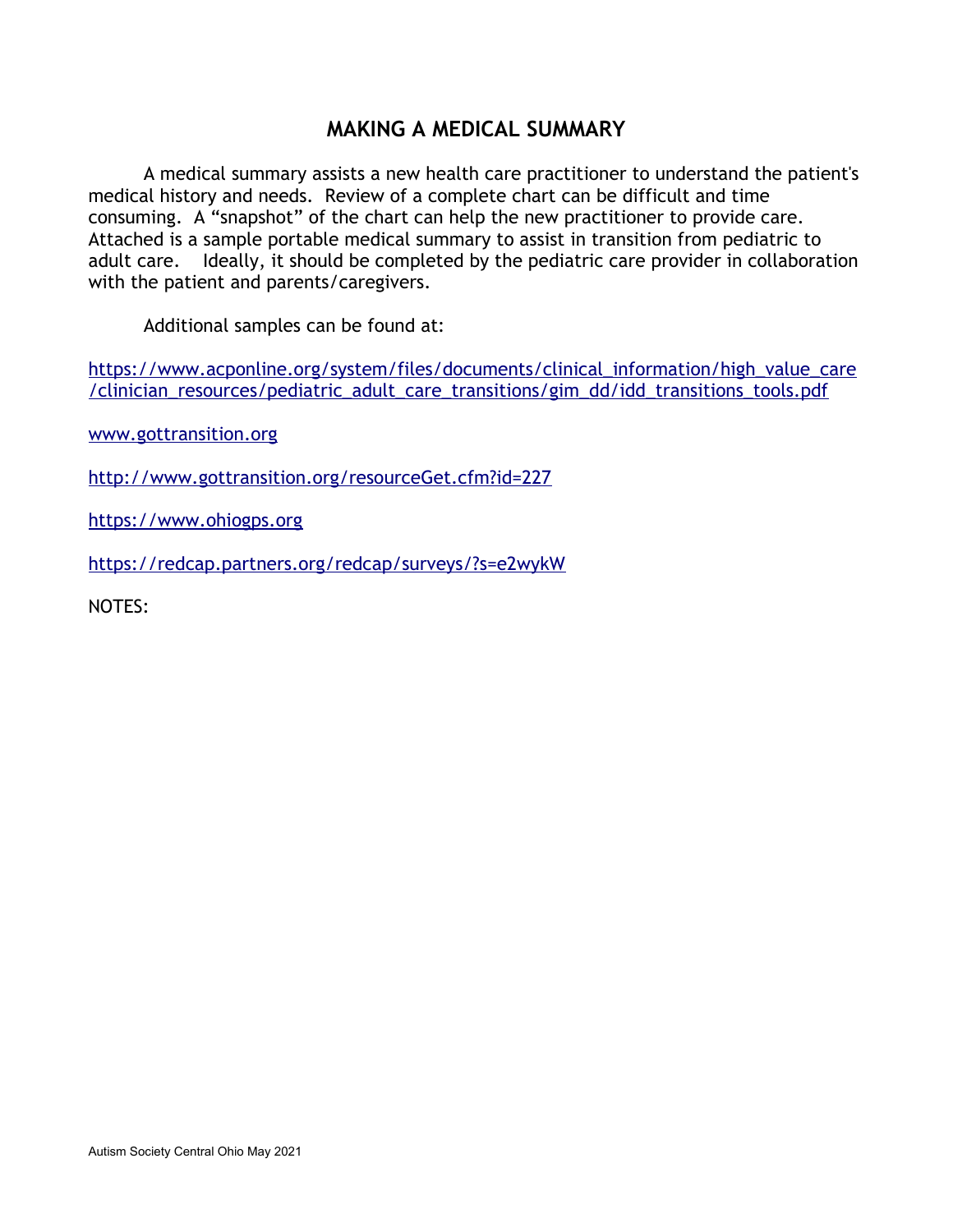## Medical Summary for Youth with IDD Transitioning to Adult Caregivers

This document should be completed through a collaboration of pediatric medical practitioner, parent/caregiver and patient. A copy of the completed document should be shared with and carried by the patient and caregivers to assure information transfer to new healthcare providers.

| Patient Name:                                                                                                                    |                       | Date of Birth: |                                                    |  |
|----------------------------------------------------------------------------------------------------------------------------------|-----------------------|----------------|----------------------------------------------------|--|
| <b>Patient Address:</b>                                                                                                          |                       |                |                                                    |  |
| Telephone Numbers: Home __________________________; Cell _______________________                                                 |                       |                |                                                    |  |
| E-mail:                                                                                                                          |                       |                |                                                    |  |
| Preferred Mode of Contact (Circle): Telephone                                                                                    |                       | Text Message   | E-mail                                             |  |
| Patient is Verbal                                                                                                                | Patient is Non-Verbal |                | <b>Patient Uses Assistive Communication Device</b> |  |
| Name of Person Completing Assessment:                                                                                            |                       |                |                                                    |  |
| Relationship to Patient:                                                                                                         |                       |                |                                                    |  |
| <b>Emergency Contact:</b>                                                                                                        |                       |                |                                                    |  |
| Address:                                                                                                                         |                       |                |                                                    |  |
|                                                                                                                                  |                       |                |                                                    |  |
| Telephone Numbers: Home __________________________; Cell ________________________                                                |                       |                |                                                    |  |
| E-Mail:                                                                                                                          |                       |                |                                                    |  |
| Preferred Emergency Care Location:                                                                                               |                       |                |                                                    |  |
| Health Insurance/Plan:                                                                                                           |                       |                |                                                    |  |
| Group Number:                                                                                                                    | ID Number:            |                |                                                    |  |
| Please provide any special information, including patient's strengths and talents, that the new health care team<br>should know: |                       |                |                                                    |  |

# **VACCINATION RECORD ATTACHED (Circle One): YES NO NOT VACCINATED**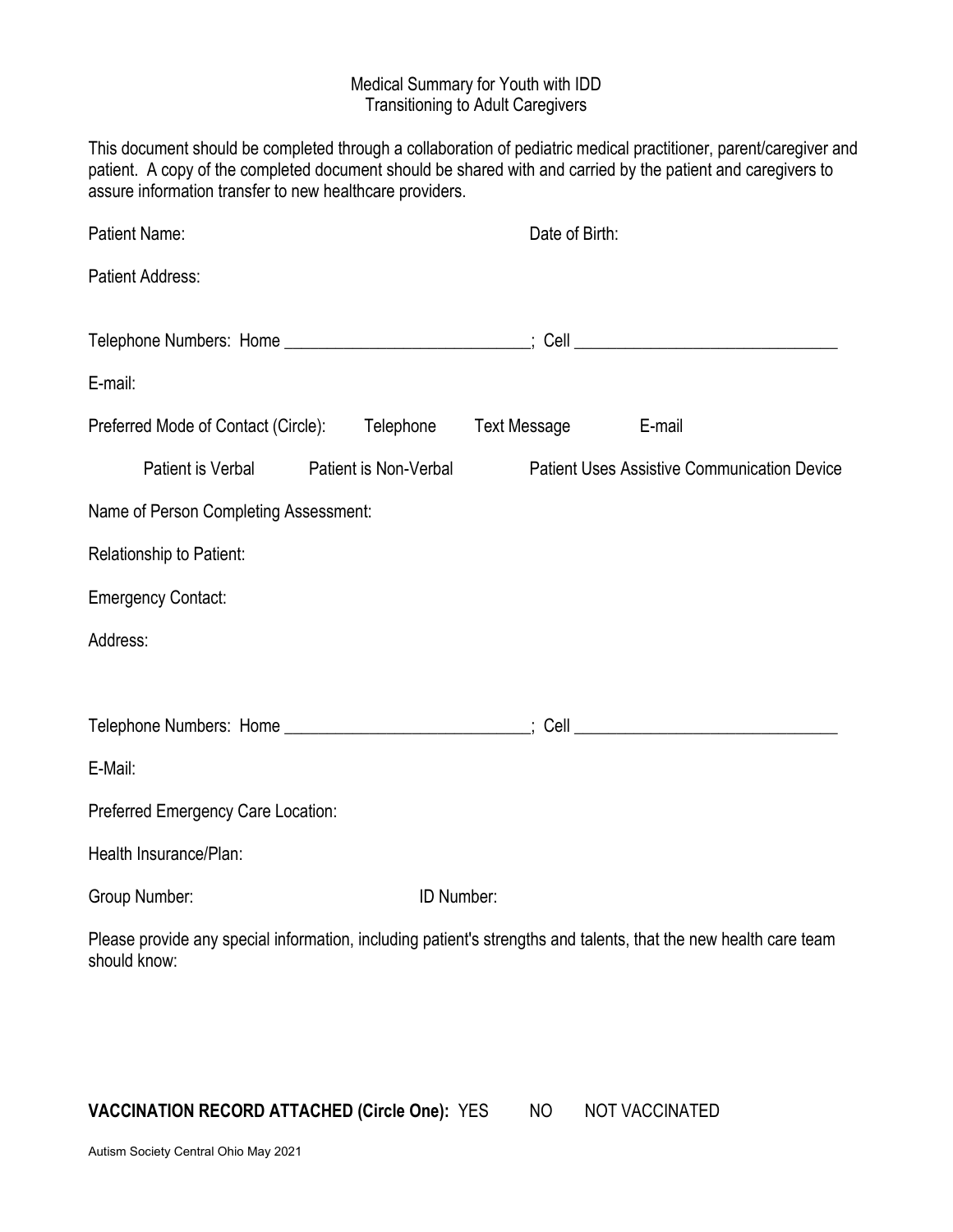# **DEVELOPMENTAL DISABILITY DIAGNOSIS:**

| <b>DIAGNOSIS</b>               | <b>YES</b> | <b>NO</b> | <b>SENSORY</b>     | Avoidant | Seeking | Impaired |
|--------------------------------|------------|-----------|--------------------|----------|---------|----------|
| Autism Spectrum Disorder       |            |           | Visual (Seeing)    |          |         |          |
| Cerebral Palsy                 |            |           | Auditory (Hearing) |          |         |          |
| Down Syndrome                  |            |           | Gustatory (Taste)  |          |         |          |
| Fetal Alcohol Syndrome         |            |           | Olfactory (Smell)  |          |         |          |
| Fragile X                      |            |           | Tactile (Touch)    |          |         |          |
| <b>Intellectual Disability</b> |            |           | Proprioceptive     |          |         |          |
| <b>Rett Syndrome</b>           |            |           | Vestibular         |          |         |          |
| Spina Bifida                   |            |           | Other (Specify)    |          |         |          |
| Tourette Syndrome              |            |           |                    |          |         |          |
| Other (Specify)                |            |           |                    |          |         |          |

# **ETIOLOGY (Circle):**

| Genetic/Chromosomal | Preterm Birth | <b>Prenatal Substance Exposure</b> | <b>Prenatal Viral Exposure</b> |
|---------------------|---------------|------------------------------------|--------------------------------|
|                     |               |                                    |                                |

| <b>Birth Complication</b> | Acquired or Traumatic Brain Injury | Other (Specify) | Unknown |
|---------------------------|------------------------------------|-----------------|---------|
|---------------------------|------------------------------------|-----------------|---------|

# **OTHER DIAGNOSES/CONCERNS**

| <b>System</b>                              | <b>Date of Diagnosis</b> | <b>Describe</b> |
|--------------------------------------------|--------------------------|-----------------|
| Heart                                      |                          |                 |
| Respiratory                                |                          |                 |
| Urinary/Genital                            |                          |                 |
| Gastrointestinal                           |                          |                 |
| Nutritional                                |                          |                 |
| Weight Loss/Gain                           |                          |                 |
| Bruising/Bleeding/Anemia                   |                          |                 |
| <b>Diabetes</b>                            |                          |                 |
| Thyroid/Growth                             |                          |                 |
| Skeletal/Bone/Muscle                       |                          |                 |
| <b>Environmental Allergies</b>             |                          |                 |
| <b>Skin Problems</b>                       |                          |                 |
| Neurological/Seizures                      |                          |                 |
| Sleep Problems                             |                          |                 |
| Recent Changes in Mood/<br><b>Behavior</b> |                          |                 |
| Dental                                     |                          |                 |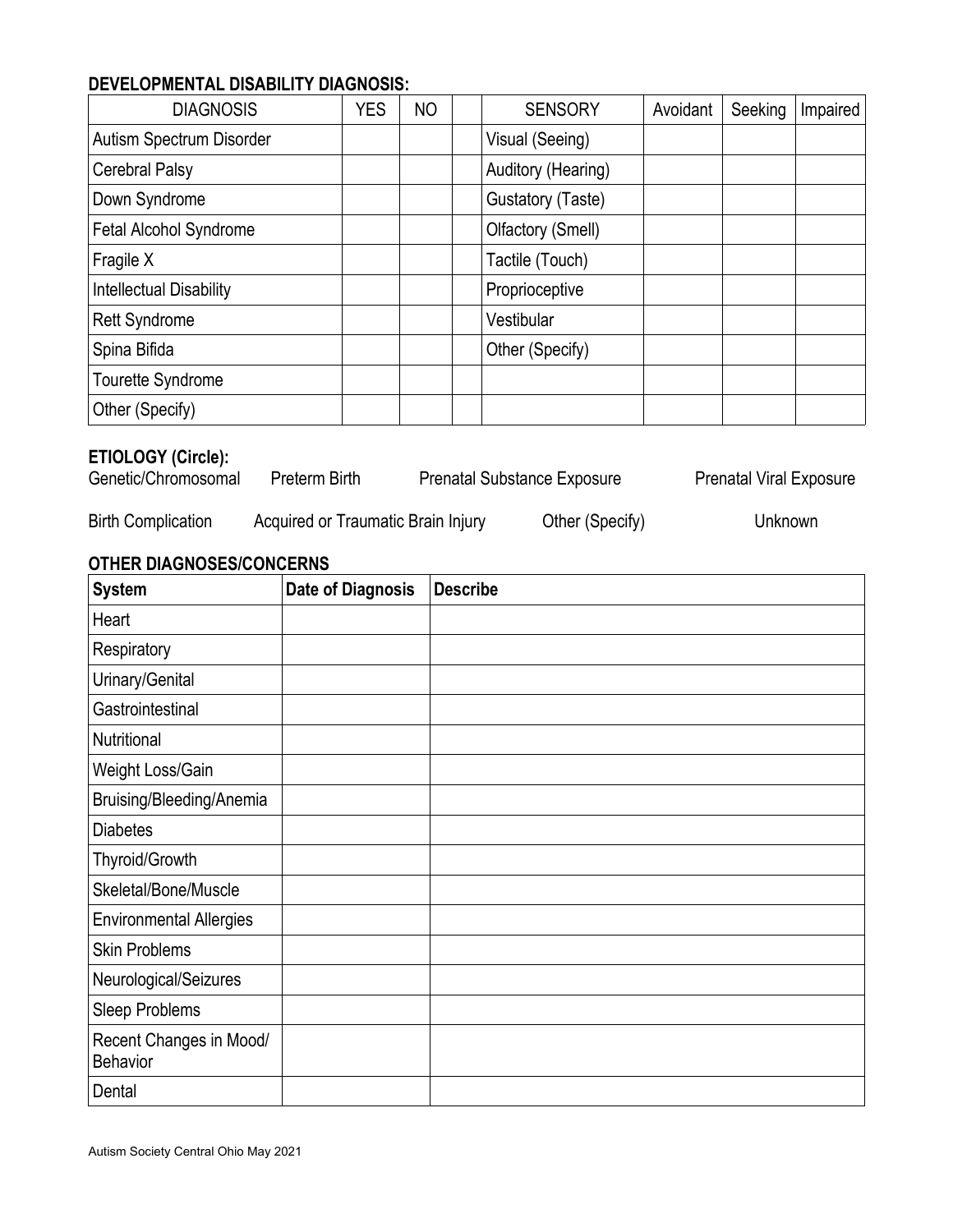| Visual                    |  |
|---------------------------|--|
| <b>Physical Anomalies</b> |  |
| Stamina/Fatigue           |  |
| Sensory                   |  |
| Other                     |  |

# **ALLERGIES**

| Allergies | Reactions |
|-----------|-----------|
|           |           |
|           |           |
|           |           |

## **CURRENT MEDICATIONS**

| Medication | Dose | Frequency |
|------------|------|-----------|
|            |      |           |
|            |      |           |
|            |      |           |
|            |      |           |
|            |      |           |
|            |      |           |
|            |      |           |
|            |      |           |

## **PROCEDURES/MEDICATIONS TO BE AVOIDED OR PLANNED**

| Procedure/Medication to Be Avoided | Why? |
|------------------------------------|------|
|                                    |      |
|                                    |      |
|                                    |      |

## **PRIOR PROCEDURES, SURGERIES AND HOSPITALIZATIONS**

| Date | Procedure/Surgery/Hospitalization |
|------|-----------------------------------|
|      |                                   |
|      |                                   |
|      |                                   |
|      |                                   |
|      |                                   |
|      |                                   |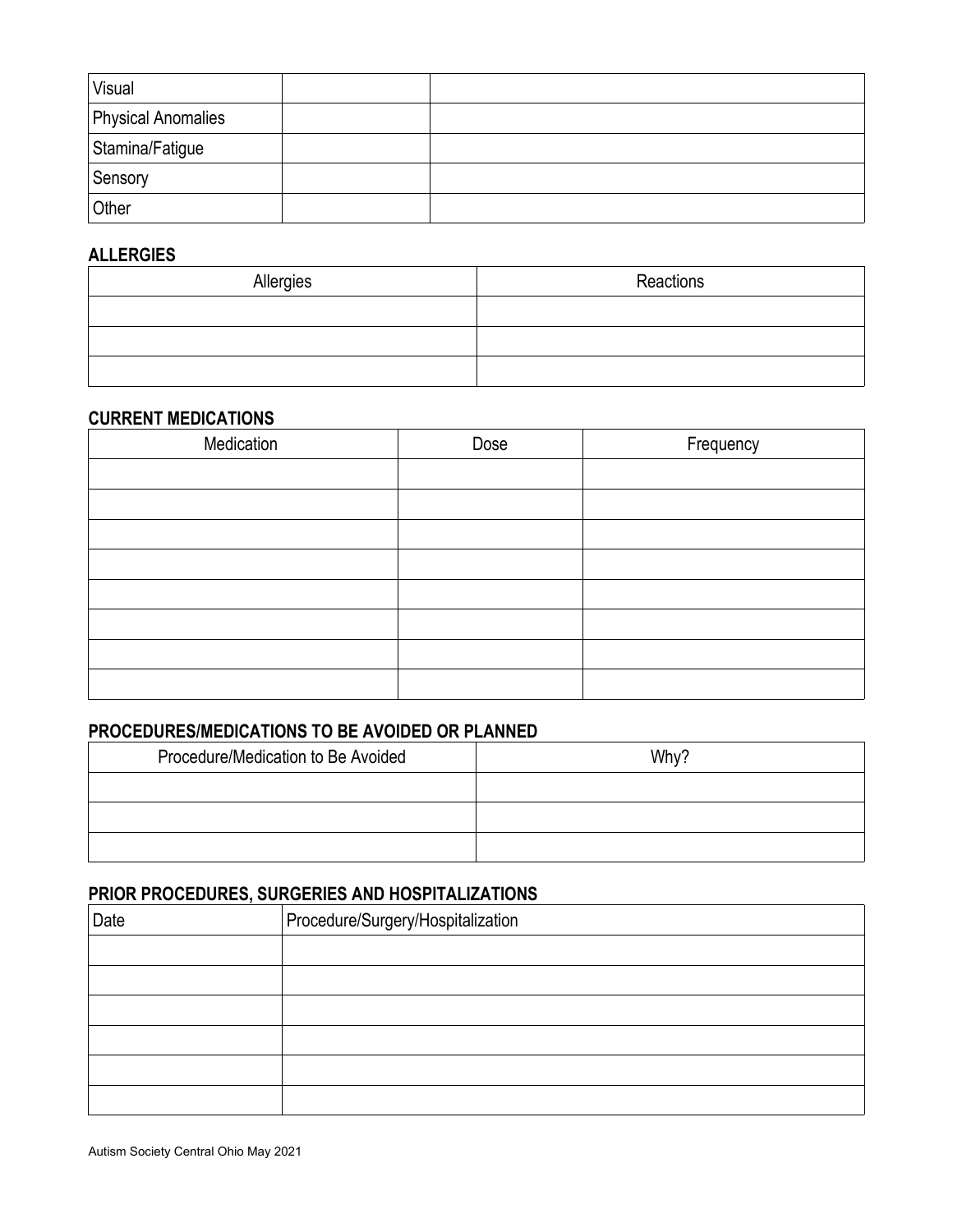## **ADAPTIVE FUNCTIONING**

| , , , , , , , , ,<br>Communication | ,,,,,,,,, |
|------------------------------------|-----------|
|                                    |           |
|                                    |           |
|                                    |           |
| Social                             |           |
|                                    |           |
|                                    |           |
| Behavioral                         |           |
|                                    |           |
|                                    |           |
| Community<br>Activities            |           |
|                                    |           |
|                                    |           |
| Employment                         |           |
|                                    |           |
|                                    |           |
| Functional                         |           |
| Academics/IQ                       |           |
|                                    |           |
| Sleep Issues                       |           |
|                                    |           |
|                                    |           |
| <b>Nutritional Issues</b>          |           |
|                                    |           |
|                                    |           |
|                                    |           |
| Safety Issues                      |           |
|                                    |           |
|                                    |           |
| Other                              |           |
|                                    |           |
|                                    |           |

**FREQUENT MEDICAL ISSUES (Please include any suggestions/considerations for testing and treatment)** 

## **MOST RECENT EXAM/LABS/RADIOLOGY**

|                                     | Date | Results |
|-------------------------------------|------|---------|
| <b>Blood Pressure</b>               |      |         |
| <b>Baseline Neurological Status</b> |      |         |
| <b>CBC</b>                          |      |         |
| <b>EEG</b>                          |      |         |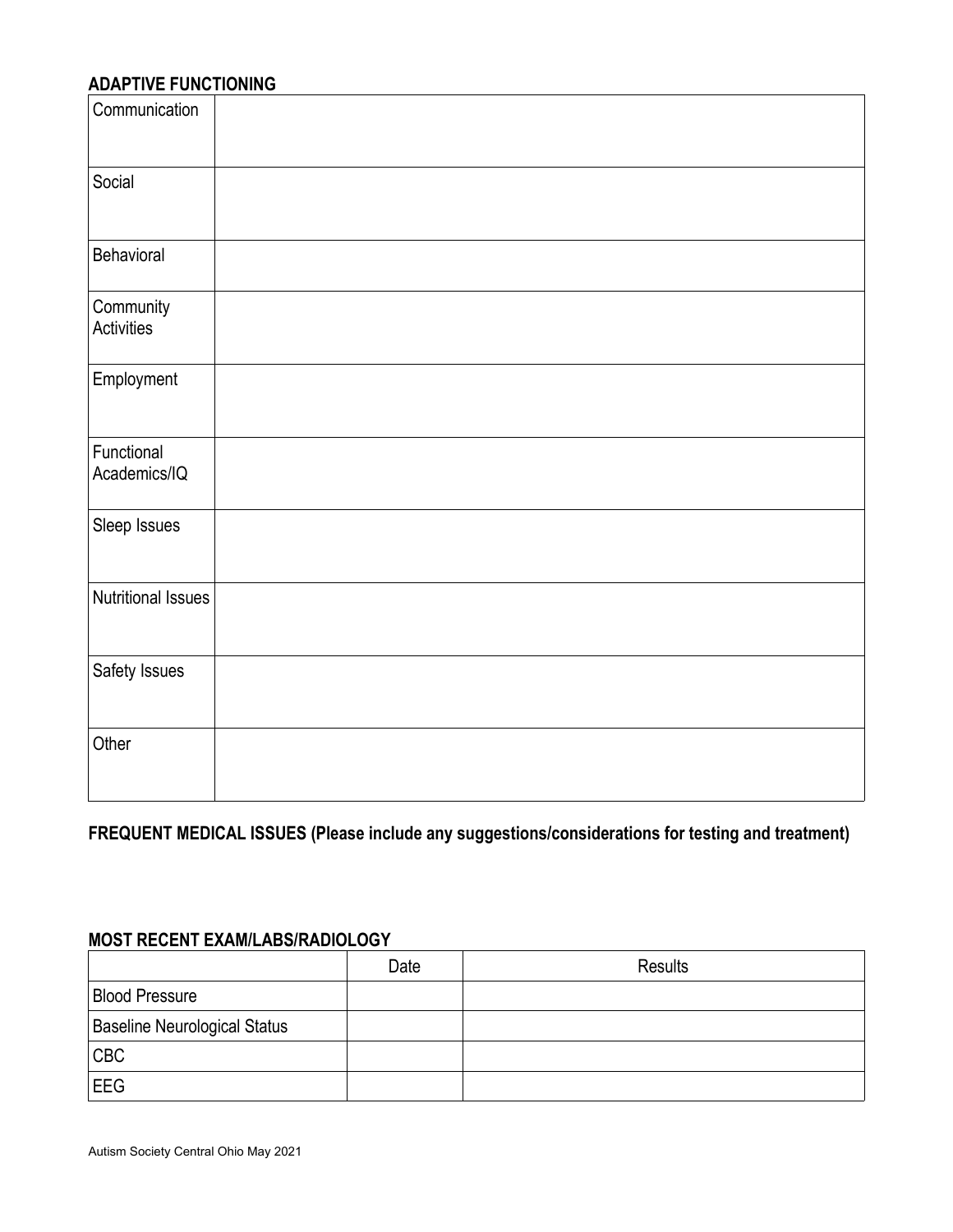| EKG             |  |
|-----------------|--|
| X-Ray           |  |
| C-Spine         |  |
| MRI/CT          |  |
| Other (Specify) |  |
|                 |  |
|                 |  |

# **OTHER PROVIDERS**

|                           | Name/Address | Telephone | Fax |
|---------------------------|--------------|-----------|-----|
| <b>Primary Care</b>       |              |           |     |
| <b>Specialty Provider</b> |              |           |     |
| <b>Specialty Provider</b> |              |           |     |
| Dentist                   |              |           |     |
| Eye Care                  |              |           |     |
| <b>Physical Therapist</b> |              |           |     |
| Speech Therapist          |              |           |     |
| Occupational Therapist    |              |           |     |
| Mental Health             |              |           |     |
| Other                     |              |           |     |

Adapted from American College of Physicians Pediatric to Adult Care Transitions Tools

Autism Society Central Ohio Updated October 2016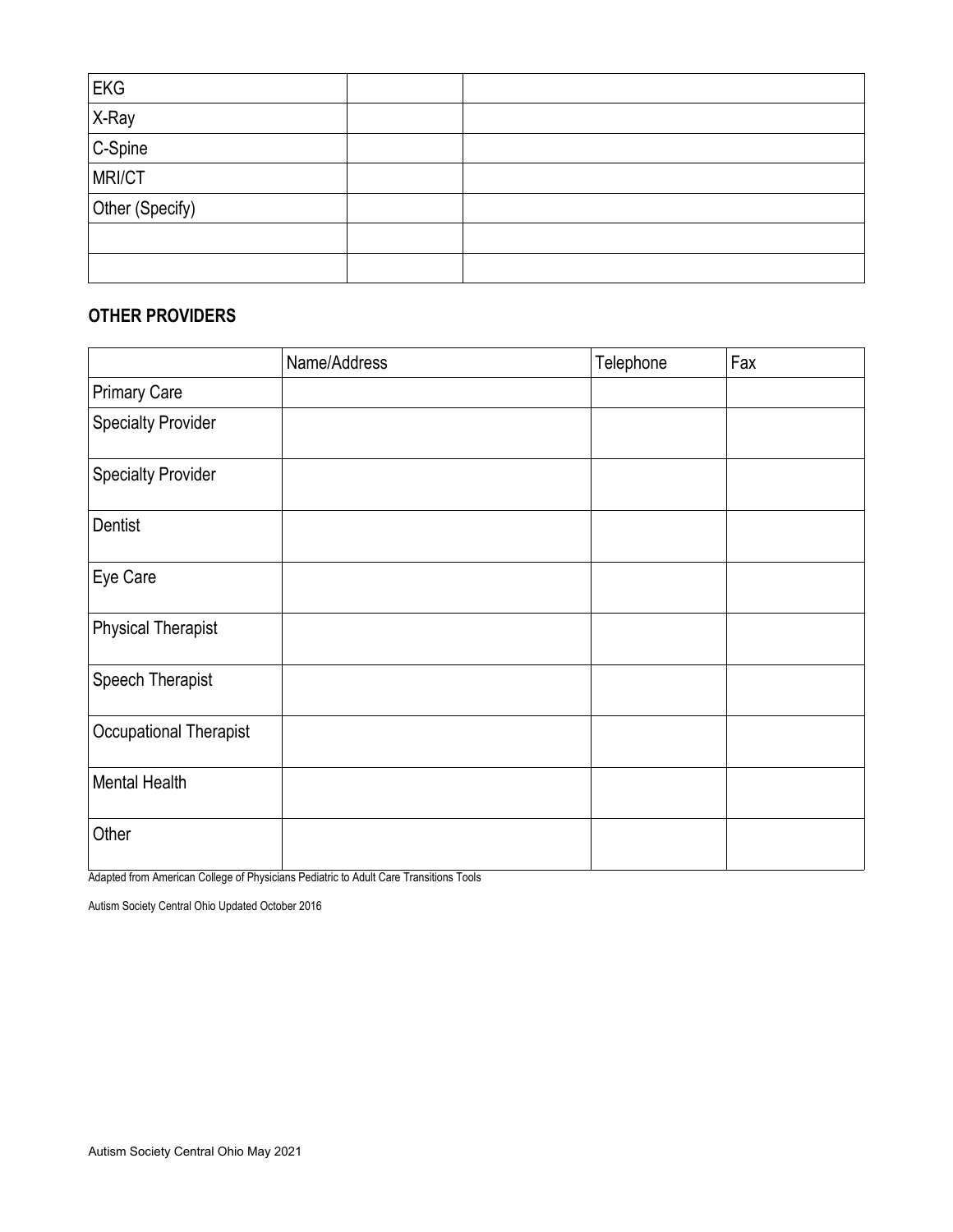# **Health Care Transition and the IEP**

Healthcare and preparation for independent healthcare management can be a part of the IEP.

The Present Level of Academic and Functional Performance provides a description of how the individual is performing, strengths and disability-related areas of educational need. Any health issue or limitation can be included in the PLP if it describes how the the disability affects participation in school, transition or recreational activities and may include the need for supports, adaptations, accommodations, equipment, etc.

### Examples:

Mary recognizes when her asthma requires use of her inhaler. She does not always remember to take her inhaler lunch, recess and specials. She needs reminders to carry her inhaler at all times.

Sara does not consistently communicate with school staff or medical providers when she feels unwell. When Sara feels unwell, she is unable to meaningfully participate in the classroom or employment based activities.

Goals can be aimed at skills in any of the areas typically considered in an IEP: communication, self-advocacy, self-awareness, independent living (like refilling a prescription), safety, nutrition & fitness, recreation and community participation, social skills (like telephoning to make an appointment), locating health providers, establishing a medical home, and managing medications, monitoring and equipment.

The IEP or Postsecondary Transition Plan would then include a measurable annual healthcare goal. This goal could be characterized as a postsecondary education, employment or independent living goal.

## Examples:

Goal: Mary will carry her asthma inhaler with her at all times.

- Objective: Mary will take her inhaler with her when she leaves the classroom with no more than 2 verbal prompts 100% of the time by the end of the first grading period.
- Objective: Mary will take her inhaler with her when she leaves the classroom with no more than 1 verbal prompts 100% of the time by the end of the second grading period.
- Objective: Mary will take her inhaler with her when she leaves the classroom with no prompts 50% of the time by the end of the third grading period.
- Objective: Mary will take her inhaler with her when she leaves the classroom with no prompts 50% of the time by the end of the third grading period.
- Goal: Sara will learn and utilize strategies to inform school staff or medical providers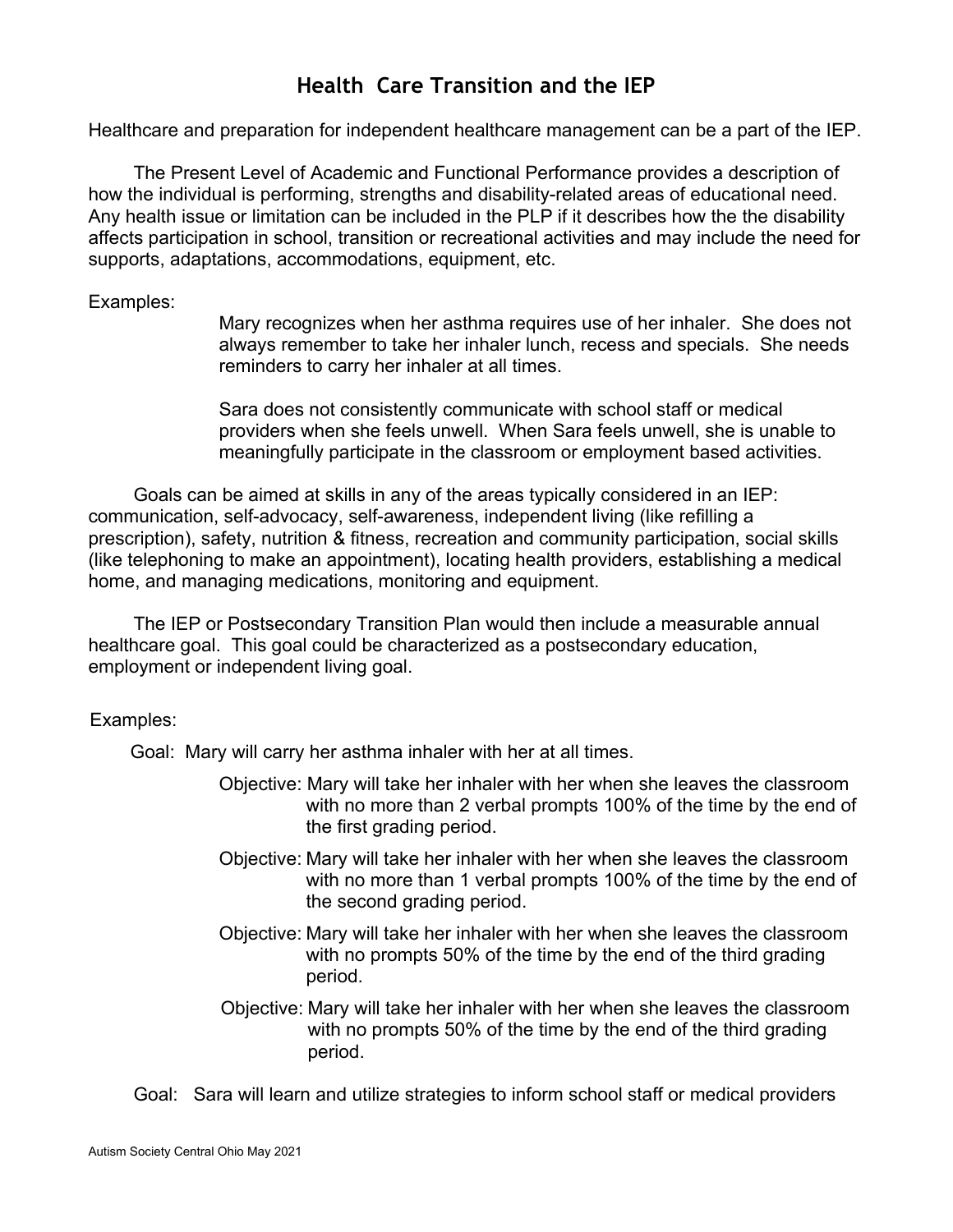when she feels unwell with 75% accuracy and decreasing prompts.

- Objective: When provided with a 5-point visual scale every morning, Sara will point to the icon correlating to how she feels with no more than 3 verbal or physical prompts 60% of the time by December 15.
- Objective: When provided with a 5-point visual scale every morning, Sara will point to the icon correlating to how she feels with no more than 2 verbal or physical prompts 75% of the time by May 15.
- Goal: Josh will independently make a doctor's appointment.
	- Objective: With his speech therapist, Josh will develop a list of the information he will need in his possession to make an appointment (calendar, insurance card, transportation, etc.)
	- Objective: With his speech therapist, Josh will develop a script to use when making an appointment.
	- Objective: Josh will practice dialing the telephone, waiting on hold and utilizing his script prior to independently making an appointment.

## Resources:

[www.autismconsortium.org/families/transitioning-to-adulthood/](http://www.autismconsortium.org/families/transitioning-to-adulthood/)

[www.autismspeaks.org/family-services/tool-kits/transition-tool-kit](http://www.autismspeaks.org/family-services/tool-kits/transition-tool-kit)

[www.ocali.org/project/transition\\_to\\_adulthood\\_guidelines](http://www.ocali.org/project/transition_to_adulthood_guidelines)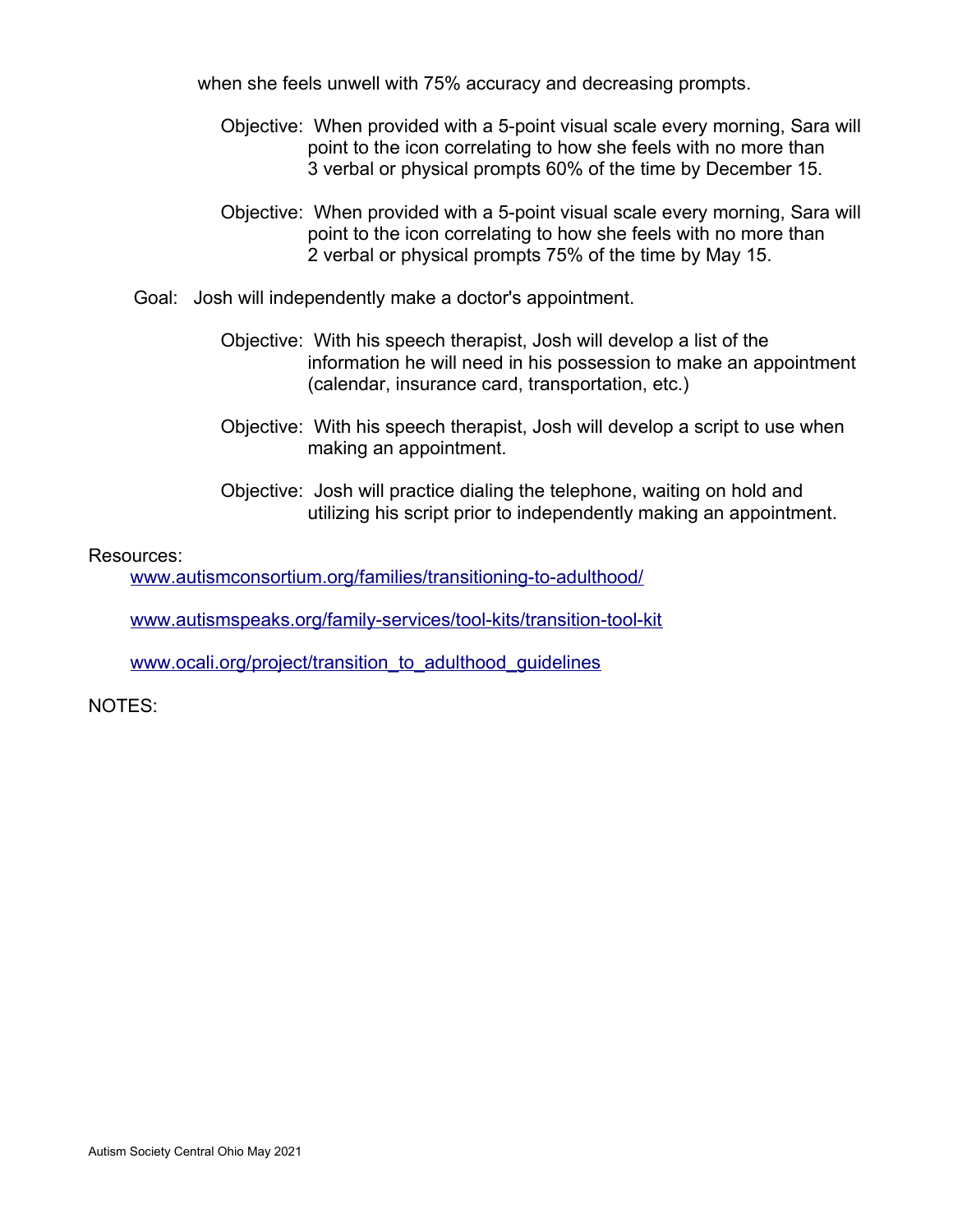## **PARTNERS IN CARE**

Medical care should be regarded as a partnership between caregivers, family and patient. There should be a free flow of information and everyone's voice must be heard. Family and patients have a responsibility to educate medical providers and vice versa.

The medical home model involves the creation of patient-centered primary care that is team-based, comprehensive and of high quality. The philosophy is to encourage providers and caregivers to provide individualized care aimed at the individual's needs and talents while building strong, trusting relationships within the team. The model envisions care provision at the right place, in the right time and in the manner best suited to the individual. Coordination of all aspects of the individual's life – school, medical, therapy, transition, employment, and community and leisure is envisioned. This includes personalized care, ongoing medication monitoring, coaching and advice and community and natural supports. Studies show that the model results in better support and communication, time saving and stronger relationships with providers than the less integrated traditional approach.

For more information about the Medical Home Model, go to:

[www.hrsa.gov/healthit/toolbox/Childrenstoolbox/BuildingMedicalHome/whyimportant.html](http://www.hrsa.gov/healthit/toolbox/Childrenstoolbox/BuildingMedicalHome/whyimportant.html)

<https://www.pcpcc.org/about/medical-home>

<https://www.acponline.org/practice-resources/business-resources/payment/models/pcmh>

[https://pcmh.ahrq.gov](https://pcmh.ahrq.gov/)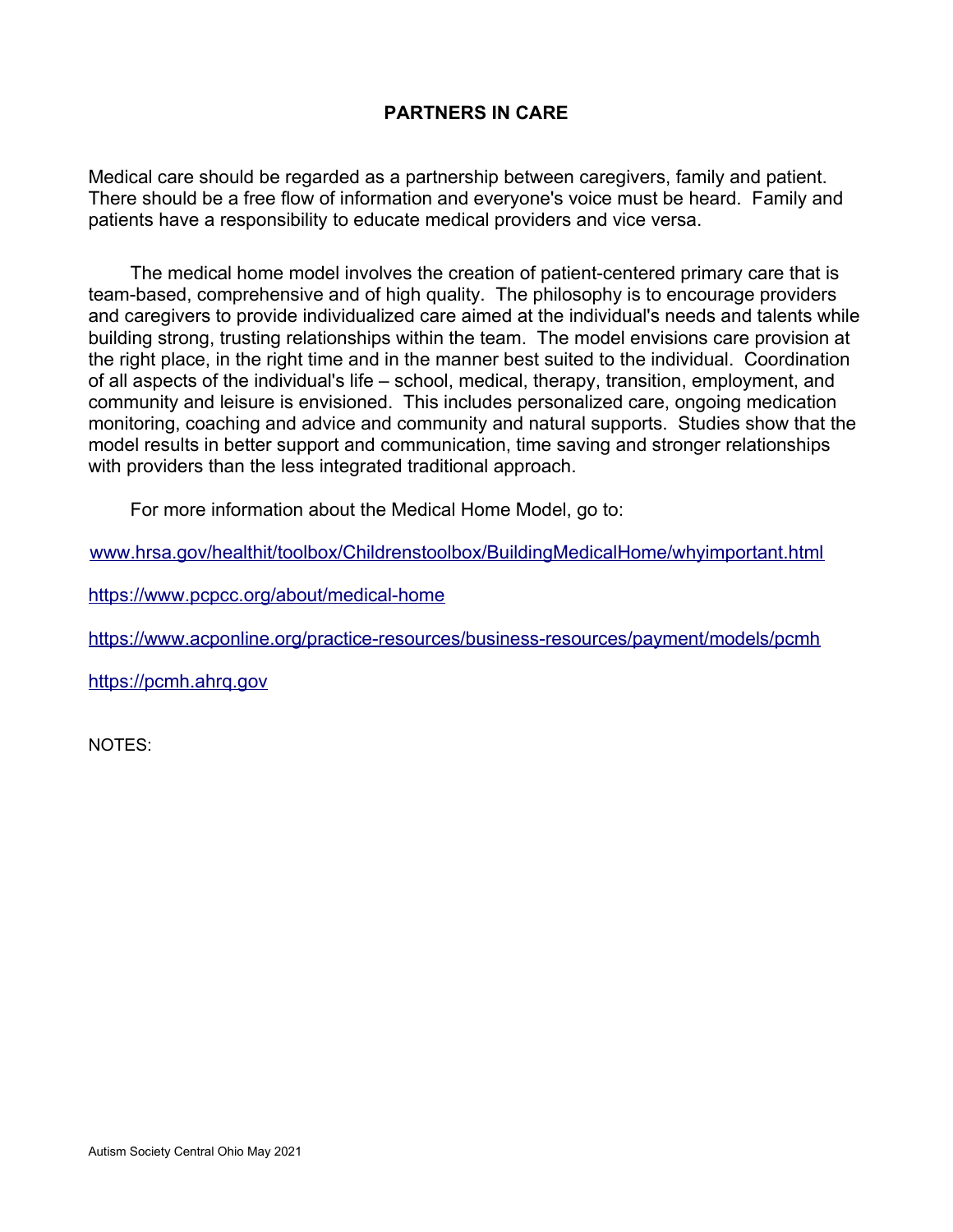# **HEALTH TERMS**

"Wait", "What"? – Commonly used terms or abbreviations used in an appointment

- BID twice daily or every 12 hours
- TID three times daily
- QID four times daily
- HS at bedtime
- QH every hour
- QD every day
- NPO nothing by mouth
- ASAP as soon as possible or STAT
- BP blood pressure
- NKA no known allergies
- PRN when necessary or on request
- QNS quantity not sufficient
- R/O rule out
- ROM range of motion
- Rx prescription, treatment or therapy
- Void urinate
- WNL within normal limits

## **COMMON LAB TESTS**

- BMP basic metabolic panel (blood test measuring glucose, electrolytes, fuid balance and kidney function)
- CBC complete blood count (number of red blood cells, white blood cells, and platelets in a sample of blood)
- HgA1C diabetes blood test –three month average of blood glucose (sugar)
- LFT liver function test (measures enzymes and proteins in liver to assess damage or disease)
- RBC red blood cells (carry oxygen from the lungs to the tissues via circulatory system)
- UA urinalysis (screens for or helps dx conditions such as urinary tract infections, kidney disorders, diabetes, to name a few
- WBC white blood count (measures the number these help fight infections)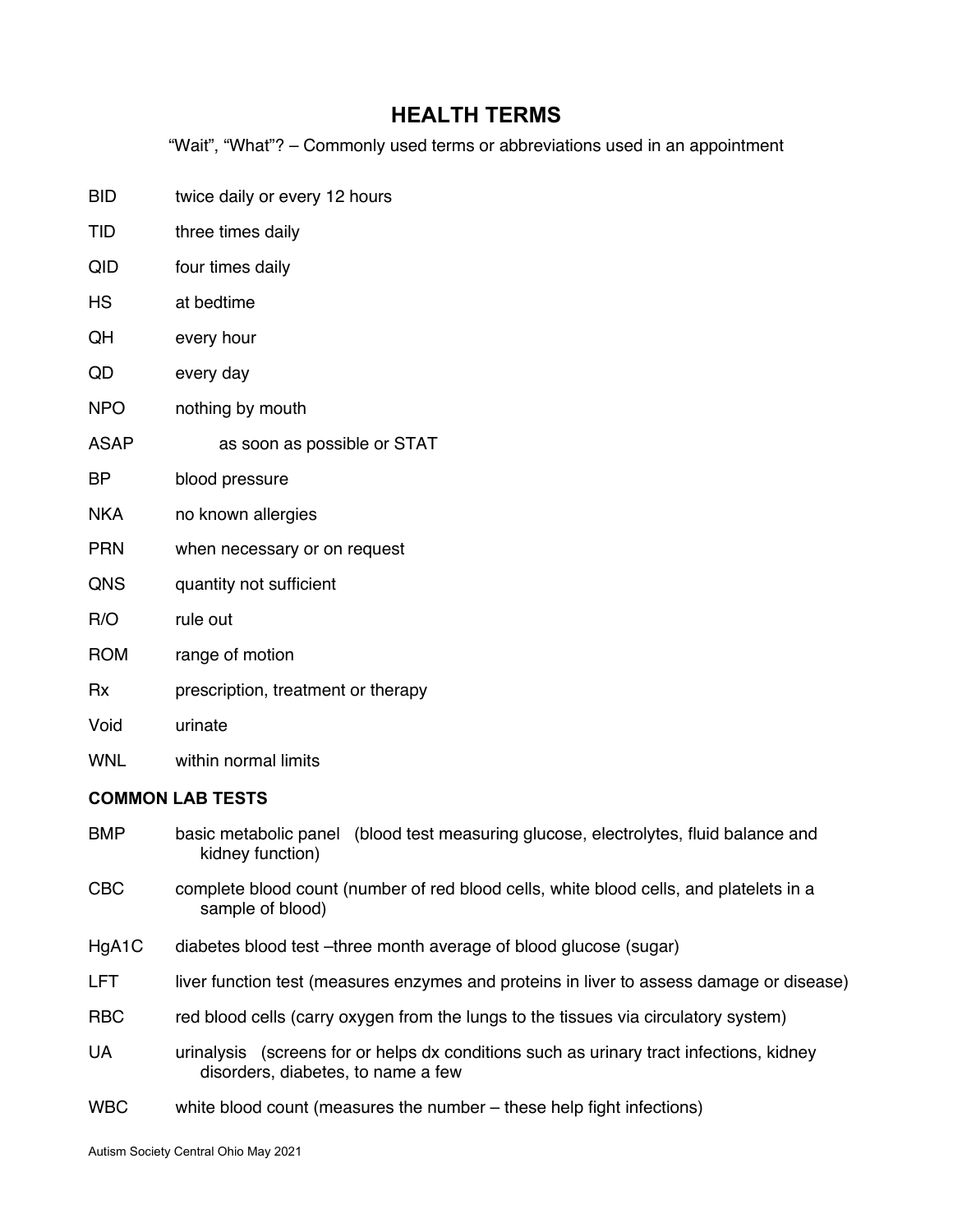### **OTHER TESTS**

| EEG          | electroencephalogram – electrical activity of brain                                                                                                                                                                                                  |
|--------------|------------------------------------------------------------------------------------------------------------------------------------------------------------------------------------------------------------------------------------------------------|
| <b>EKG</b>   | electrocardiogram – electrical activity of the heart                                                                                                                                                                                                 |
| <b>MRI</b>   | magnetic resonance imaging - computerized images based on nuclear magnetic<br>resonance within the body induced by radio waves. Provides 3-D images of body's<br>interior, delineating muscle, bone, blood vessels, nerves, organs and tumor tissue. |
| <b>OTHER</b> |                                                                                                                                                                                                                                                      |
| Edema        | swelling                                                                                                                                                                                                                                             |
| Emesis       | vomiting                                                                                                                                                                                                                                             |
| Infusion     | slow intravenous delivery of fluids and/or drugs                                                                                                                                                                                                     |
| Palliative   | relieving symptoms and/or pain of disease/disorder without effecting cure                                                                                                                                                                            |
| URI          | Upper Respiratory Infection – viral/ contagious – affecting nose, throat, lungs, etc.                                                                                                                                                                |
| UTI          | Urinary Tract Infection – infection in any part of the urinary system, any part of the kidneys,<br>ureters, bladder or urethra                                                                                                                       |
| <b>SOB</b>   | shortness of breath                                                                                                                                                                                                                                  |
| F/U          | follow up                                                                                                                                                                                                                                            |

For an extended list of health terms, go to:

[http://familydoctor.org/familydoctor/en/diseases-conditions/by\\_name.html](http://familydoctor.org/familydoctor/en/diseases-conditions/by_name.html)

[www.eskaton.org/glossary.html](http://www.eskaton.org/glossary.html)

<http://www.asha.org/uploadedFiles/slp/healthcare/Medicalabbreviations.pdf>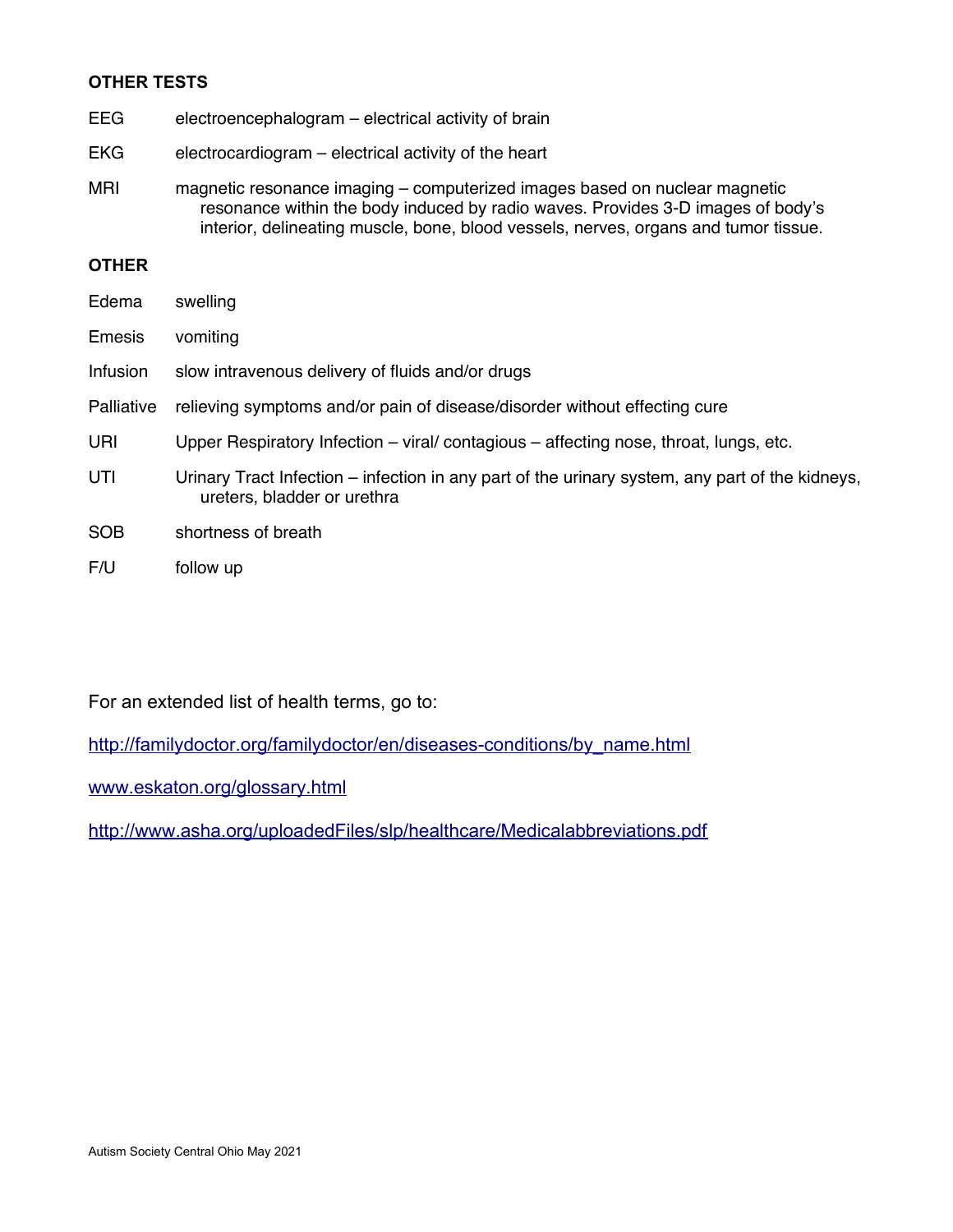# **Sample Social Stories, Visual Supports & "First-Then" Supports**

The following pages contain samples of supports to help individuals, families and caregivers to communicate with health care professionals, prepare for medical care and to self-advocate.

Materials are copied with the express permission of the Academic Autistic Spectrum Partnership in Research and Education [\(http://aaspire.org\)](http://aaspire.org/), The Wisconsin Community of Practice on Transition ( ), and the Center for Autism Services and Transition.

Included Resources:

Center for Autism Services and Transition Visual Supports (Check in, Bring, Pay for Visit, Weight, Height, Visual Screen, etc.)

The Wisconsin Community of Practice on Transition "How to Make an Appointment" "How to Arrange Transportation for your Appointments "How to Get Prescription Medications and Refills" "Getting Ready for your Medical Appointments" "Questions to Ask at your Regular Appointment" "Questions to Ask at an Appointment When you are Sick" "Questions to Ask about Hospitalization or Surgery"

Academic Autistic Spectrum Partnership in Research and Education "Making an Appointment" "What to Bring" "Symptoms" "After the Visit"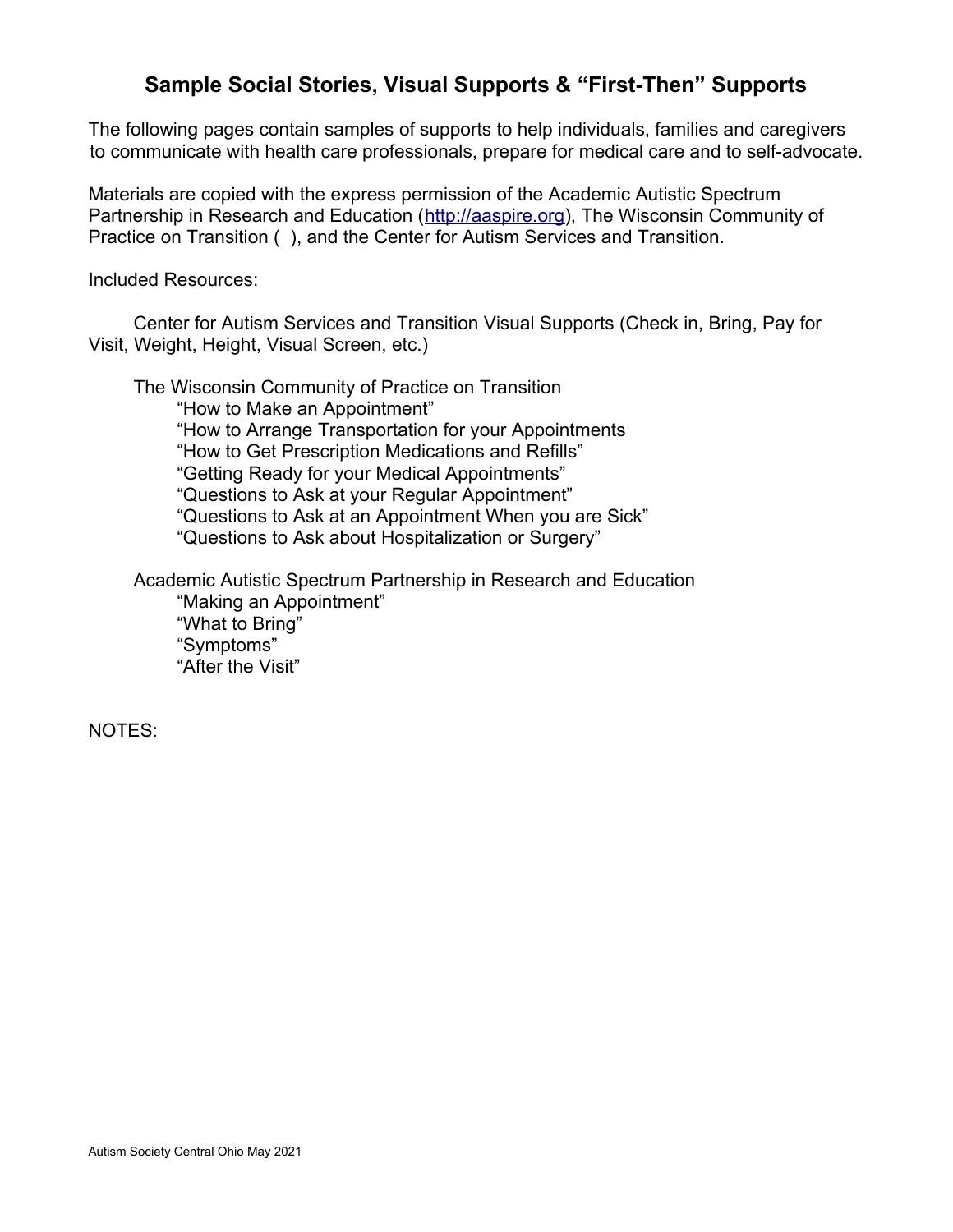# **FINDING A MEDICAL PROVIDER**

Finding a health care professional can be challenging. A summary of this process, including practical tips, from AASPIRE, is attached. Possible sources include:

Networking – ask your friends and co-workers.

Autism Society or other local disability groups Insert AS contact information

Hospitals may have local physician referral services

Your health insurance company may have a list of approved providers. Check their website or call their customer service line.

Medicaid Lists

[https://portal.ohmits.com/Public/Public%20Information/search%20provider](https://portal.ohmits.com/Public/Public%20Information/search%20provider%20directory/tabld/61/Default.aspx) [%20directory/tabld/61/Default.aspx](https://portal.ohmits.com/Public/Public%20Information/search%20provider%20directory/tabld/61/Default.aspx)

Ohio Association of Community Helath Care Centers [www.ohiochc.org](http://www.ohiochc.org/)

Managed Care Lists

<https://memberportal.caresource.com/App/OH/FindaDoctor/Medicaid>

<https://providersearch.molinahealthcare.com/>

[https://www.buckeyehealthplan.com](https://www.buckeyehealthplan.com/for-members/find-a-doctor/)

UCEDD/LEND program (OSU Nisonger Center; University of Cincinnati)

<https://aucd.org/directory/state.cfm?state=oh&program=LEND>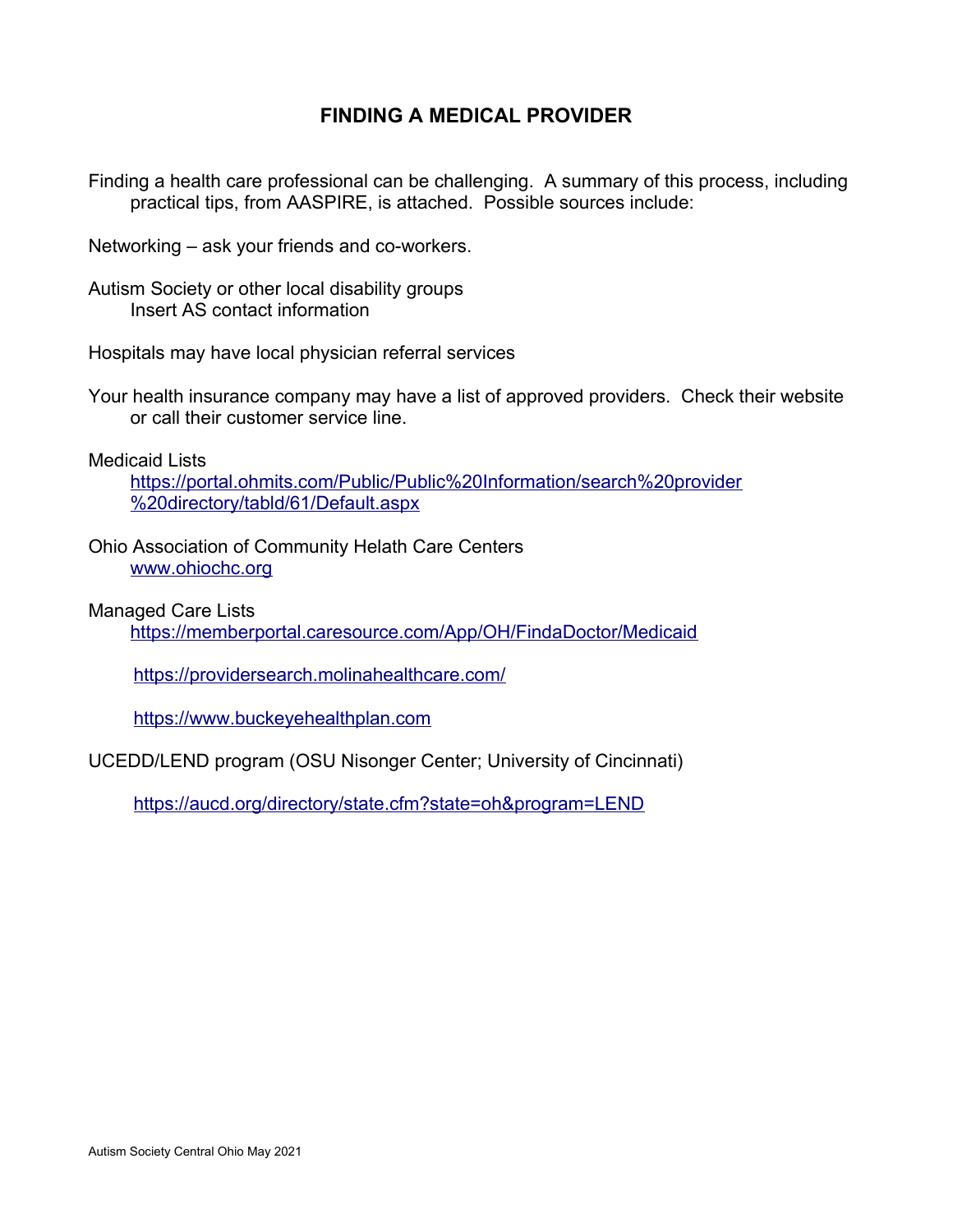## **GUIDING PEOPLE THROUGH SYSTEMS**

Ohio's Guiding People Through Systems (GPS) is an online care notebook to help families, individuals and caregivers organize and store important medical, school and life records in one convenient, online resource. Users can build a library (binder) of commonly used forms, download documents and share them via email with schools, healthcare or service providers.

The Index of forms available in GPS is attached, as is a sample ("All About Me") form.

GPS can be found at [https://www.ohiogps.org.](https://www.ohiogps.org/)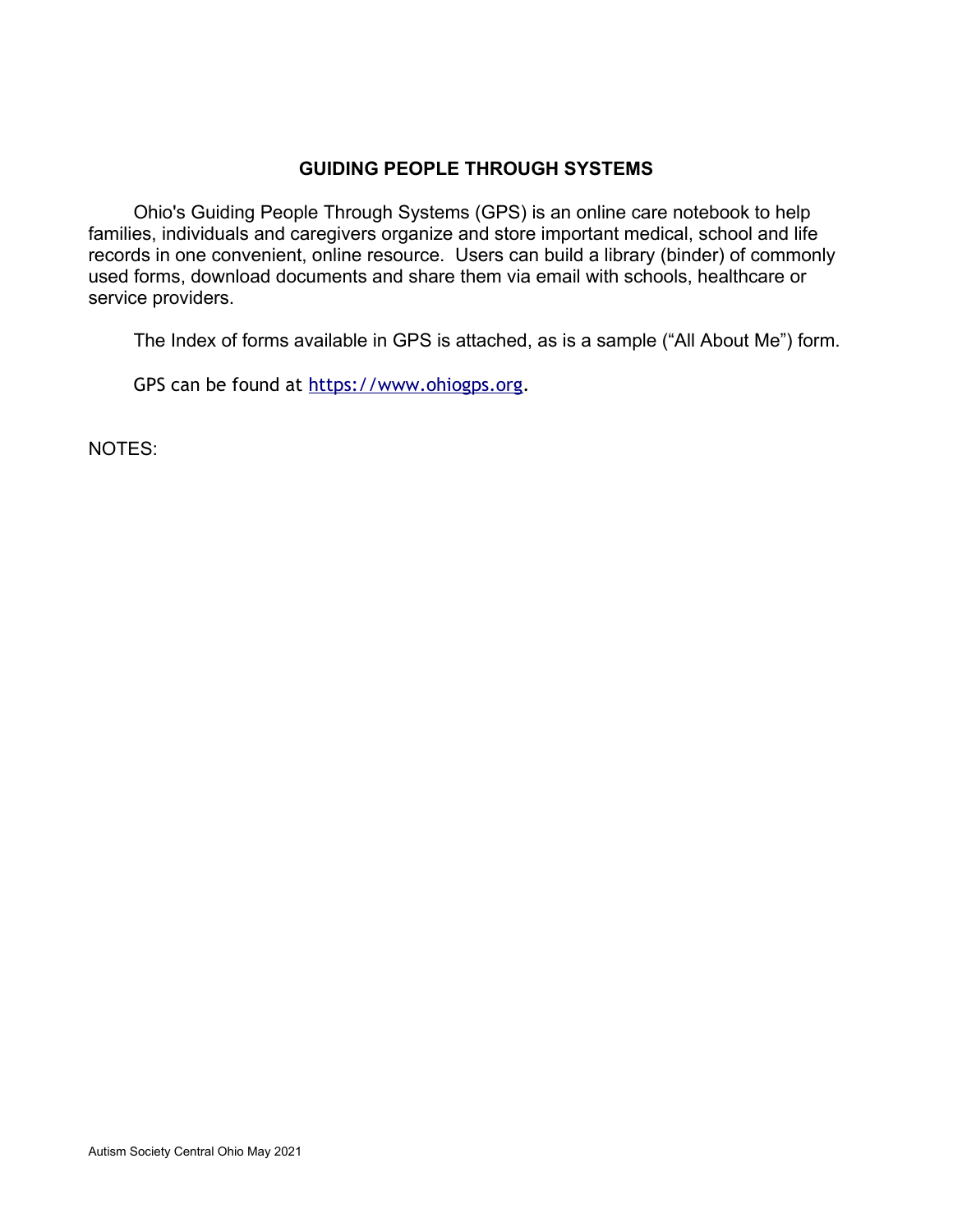## **CHARTING THE LIFECOURSE**

The LifeCourse Frameworks is based on the premise that all people and their families have the right to live, love, work, play and pursue their life aspirations in their community. LifeCourse was created by families to help individuals and families of all abilities and all ages to create a vision for a good life and to identify and develop strategies and supports to live that life. A number of tools have been develop to assist families in thinking about what they need to do. These can be found at [www.supportstofamilies.org/resources/lifecourse-toolkit/.](http://www.supportstofamilies.org/resources/lifecourse-toolkit/) The Ohio Department of Developmental Disabilities has launched a statewide Community of Practice for Supporting Families to help teach and develop this model within Ohio systems. For more information, contact OSU's Nisonger Center.

Attached is basic information about LifeCourse and a copy of the LifeCourse Trajectory and Integrated Supports Star which provide visual models for the discussion.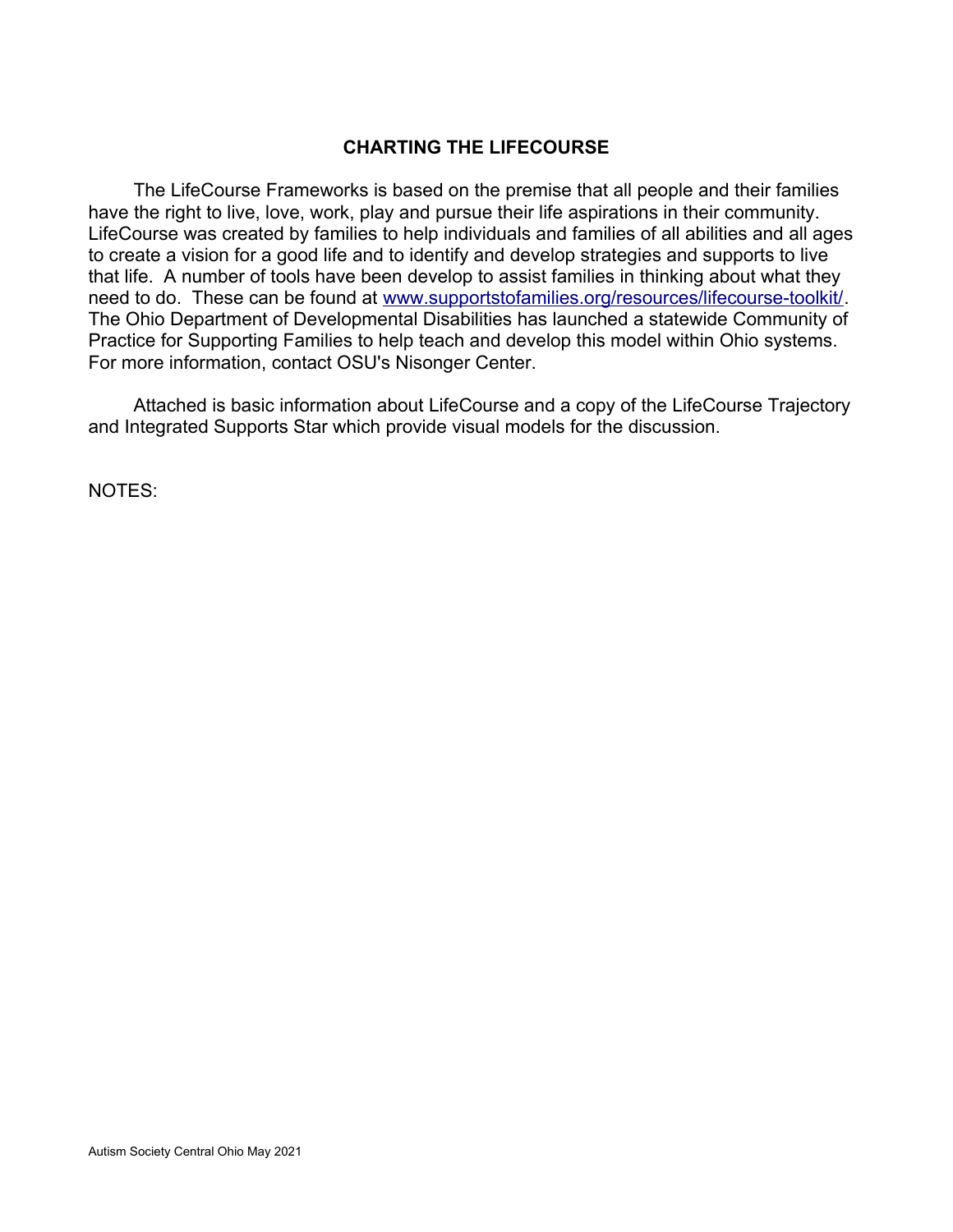# **EDUCATING YOURSELF**

Some resources which may be helpful in preparing family and caregivers for medical visits are attached:

List of common medical terms

Pediatric and Adult Vaccination Schedules (Center for Disease Control)

Table of Standard Medication Choices and Potential Side Effects (Autism Treatment Network)

Questions to ask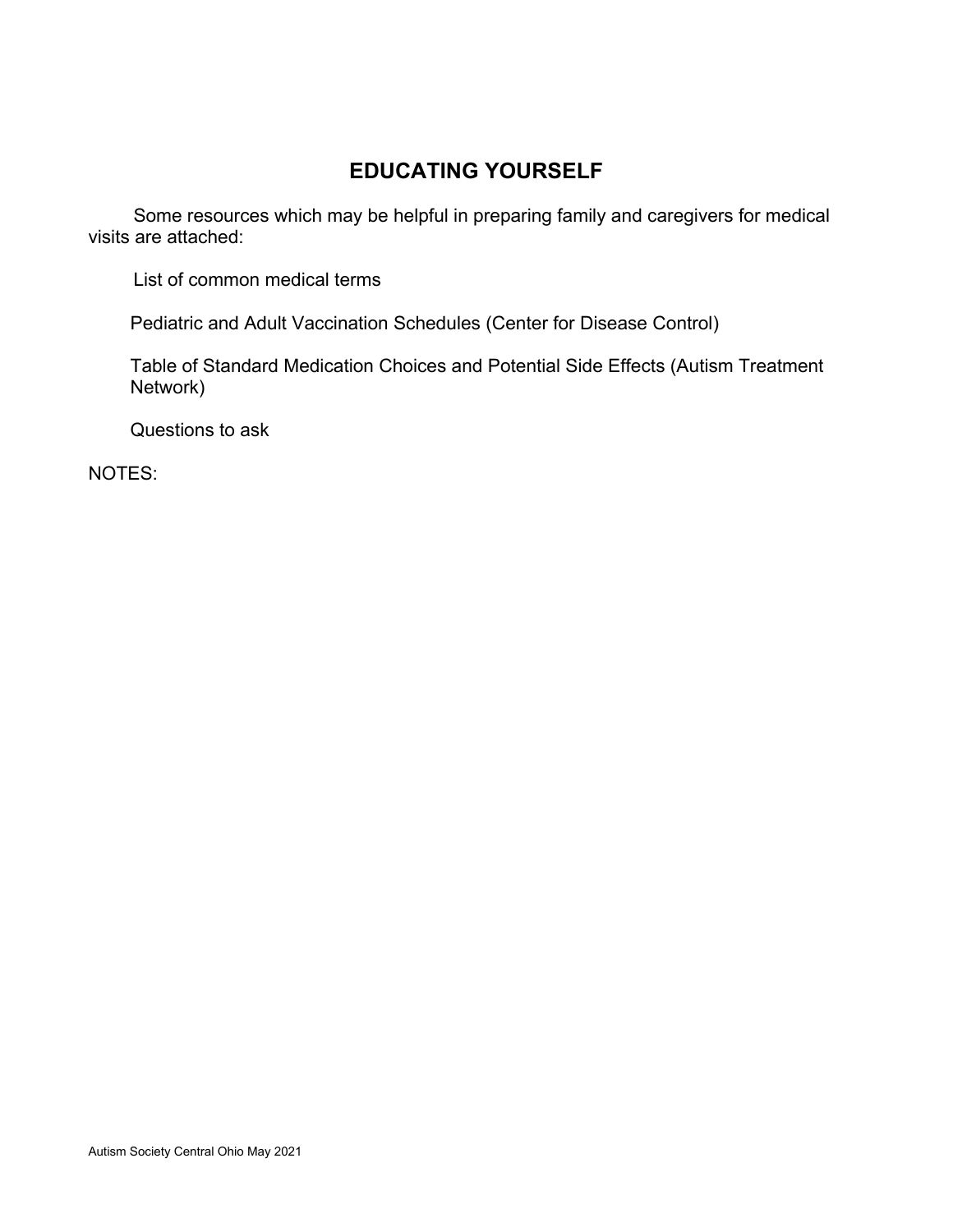# **RESOURCES ON HEALTHCARE TRANSITION**

Ohio Coalition for Autism and Low Incidence – [www.ocali.org](http://www.ocali.org/)

AASPIRE – [www.autismandhealth.org](http://www.autismandhealth.org/) 

ASAN – Transition to Adulthood: A Health Care Guide for Youth and Families – [www.autisticadvocacy.org/2014/07/asan-unveils-toolkit-for-advocates-on-health-care-and-the](http://www.autisticadvocacy.org/2014/07/asan-unveils-toolkit-for-advocates-on-health-care-and-the-transition-to-adulthood)[transition-to-adulthood](http://www.autisticadvocacy.org/2014/07/asan-unveils-toolkit-for-advocates-on-health-care-and-the-transition-to-adulthood)

Autism Society Living with Autism Resources – [www.autismsociety.org/about-the-autism](http://www.autismsociety.org/about-the-autism-society/publications/resource-materials)[society/publications/resource-materials](http://www.autismsociety.org/about-the-autism-society/publications/resource-materials)

Autism Speaks Tool Kits –<https://www.autismspeaks.org/family-services/tool-kits>

The North Carolina Office on Disability & Health: Child & Adolescent Healthcare<http://projects.fpg.unc.edu/~ncodh/ChildandAdolescentHealth/>

Missouri Developmental Disability Resource Center: Medical Transition – A New Way to Support Families - [http://www.moddrc.org/user\\_storage/File/ihd/Medical%20Transition](http://www.moddrc.org/user_storage/File/ihd/Medical%20Transition%2020-23-10.pdf) [%2020-23-10.pdf](http://www.moddrc.org/user_storage/File/ihd/Medical%20Transition%2020-23-10.pdf)

Rhode Island Department of Health: Adolescent Transition for People With Special Health Care Needs –

<http://www.health.ri.gov/specialhealthcareneeds/about/adolescenttransition/index.php>

Institute for Child Health Policy FL –<http://hctransitions.ichp.ufl.edu/hct-promo>&  [http://hctransitions.ichp.u](http://hctransitions.ichp.ufl.edu/gladd/)[fl.edu/gladd/](http://hctransitions.ichp.ufl.edu/gladd/)

Florida Developmental Disabiities Council: Welcome to Health Care Transition – <http://hctransitions.ichp.ufl.edu/ddcouncil/index.php>

"Leaving the Pediatrician: Charting the Medical Transition of Youth with Autism" Interactive Autism Network –<http://iancommunity.org/ssc/medical-transition-youth-autism>

Preventative Women's Health Care for Women with Disabilities – [https://www.csp.nsw.gov.au/information-and-resources-for-health](https://www.csp.nsw.gov.au/information-and-resources-for-health-professionals/publications/preventative-womens-health-care)[professionals/publications/preventative-womens-health-care](https://www.csp.nsw.gov.au/information-and-resources-for-health-professionals/publications/preventative-womens-health-care)

Guiding People Through Systems – [https://www.ohiogps.org](https://www.ohiogps.org/)

Autism Transition Handbook: An Online Resource for Families in Pennsylvania [www.autismhandbook.org](http://www.autismhandbook.org/)

[www.gottransition.org](http://www.gottransition.org/)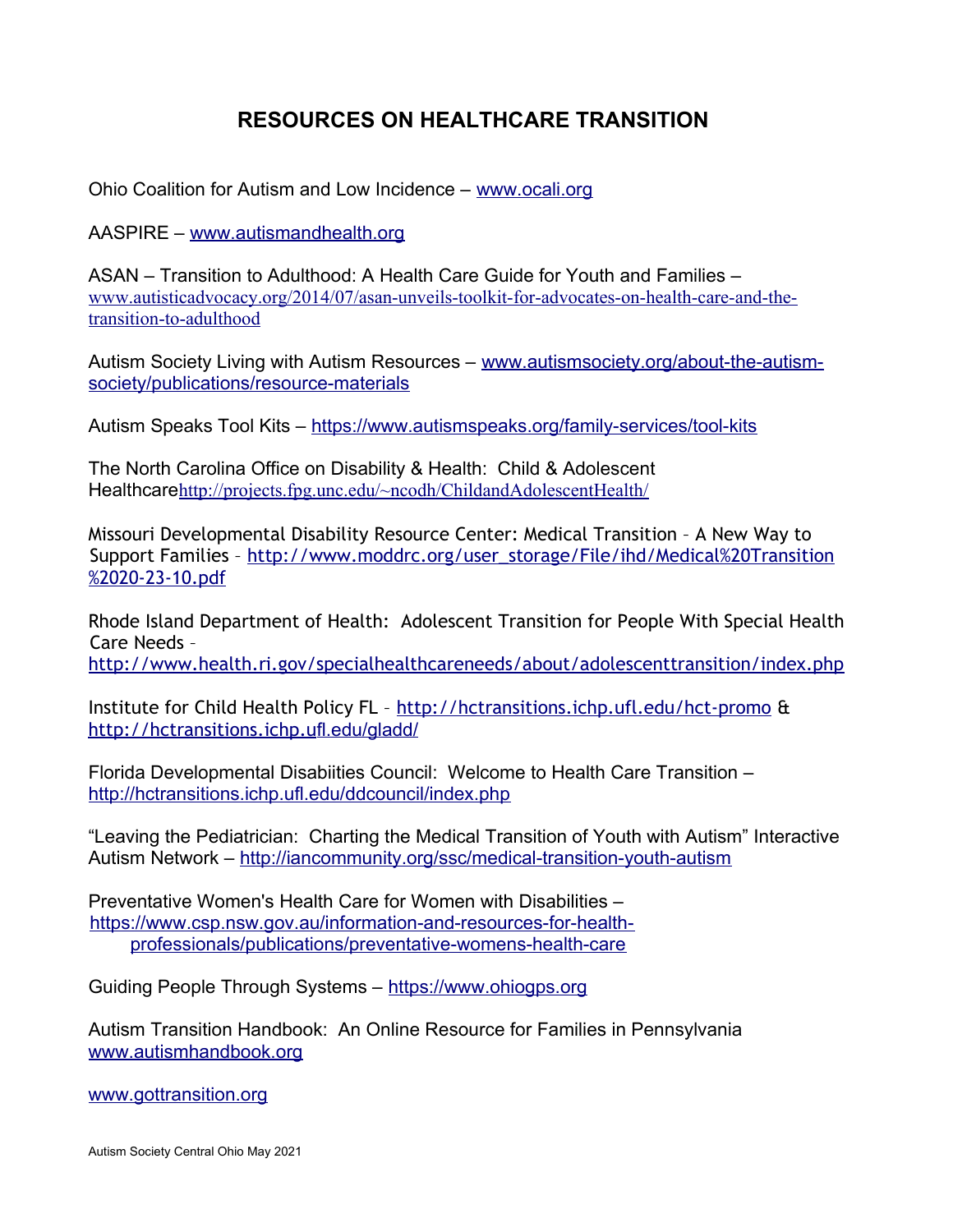[www.autismandhealth.org](http://www.autismandhealth.org/)

[https://www.jointcommission.org/assets/1/18/hot\\_topics\\_transitions\\_of\\_Care.pdf](http://www.jointcommission.org/assets/1/18/hot_topics_transitions_of_Care.pdf)

<http://pediatrics.aappublications.org/content/content/128/1/182>

[http://www.transitioncoalition.org/wp](http://www.transitioncoalition.org/wp-content/originalSiteAssets/files/docs/healthcarechecklist_final_july20081259892127.pdf)[content/originalSiteAssets/files/docs/healthcarechecklist\\_final\\_july20081259892127.pdf](http://www.transitioncoalition.org/wp-content/originalSiteAssets/files/docs/healthcarechecklist_final_july20081259892127.pdf)

"Transition to Adulthood for Individuals with Autism Spectrum Disorder: Current Issues and Future Perspectives" [http://lurie.brandeis.edu/pdfs/Friedman%20parish%20Ericson%202013%20Transition](http://lurie.brandeis.edu/pdfs/Friedman%20parish%20Ericson%202013%20Transition%20to%20adulthood%20for%20individuals%20with%20autism.pdf) [%20to%20adulthood%20for%20individuals%20with%20autism.pdf](http://lurie.brandeis.edu/pdfs/Friedman%20parish%20Ericson%202013%20Transition%20to%20adulthood%20for%20individuals%20with%20autism.pdf)

Curriculum for Teaching Individuals with IDD to Make Healthcare Decisions <http://myhealthconsent.org/myhealthmydecision.html>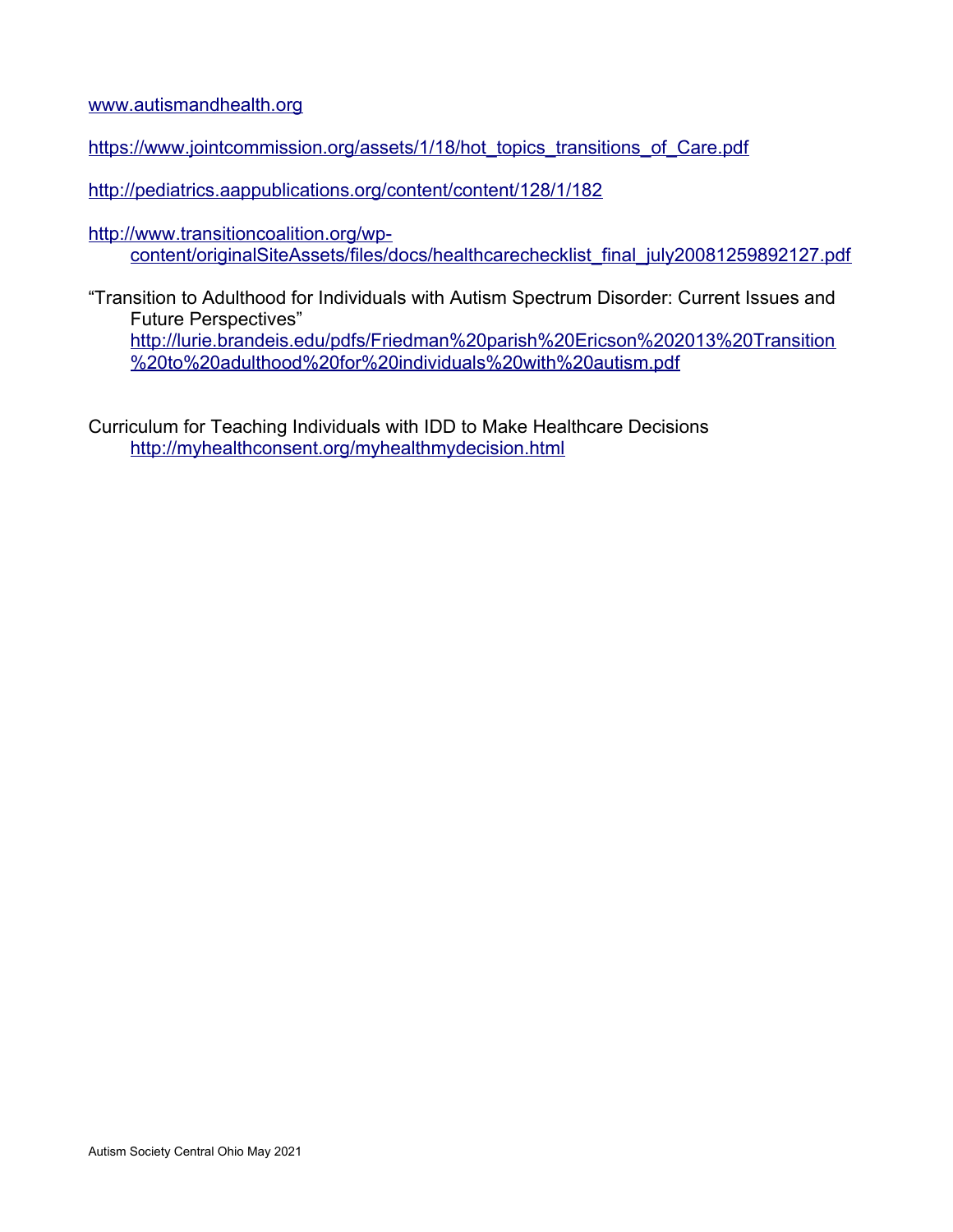## **Resources on Specific Procedures and Issues**

#### Going to the Doctor

<http://positively-autism.blogspot.com/2014/02/social-story-for-preparing-for-doctor.html> [http://www.helpautismnow.com/going\\_to\\_the\\_doctor.html](http://www.helpautismnow.com/going_to_the_doctor.html)

### Blood Draw

<http://www.autismspeaks.org/sites/default/files/documents/atn/blood-draw-parent.pdf> <http://www.kidshealth.org/en/kids/video-bldtest.htm>[l](http://www.kidshealth.org/en/kids/video-bldtest.html)  <https://www.autism.com/phlebotomy>

## Blood Pressure

[https://www.urmc.rochester.edu/childrens-hospital/developmental-disabilities/services/visual](https://www.urmc.rochester.edu/childrens-hospital/developmental-disabilities/services/visual-supports/having-my-blood-pressure-taken.aspx)[supports/having-my-blood-pressure-taken.aspx](https://www.urmc.rochester.edu/childrens-hospital/developmental-disabilities/services/visual-supports/having-my-blood-pressure-taken.aspx)

#### X-Ray

<http://fledglingkids.com/preparing-your-child-for-an-x-ray/>

Overall Kids Health Site (for ideas on what to put in social stories) <http://kidshealth.org/en/kids/stay-healthy/>

### EEG Social Story

[http://www.oneplaceforspecialneeds.com/main/library\\_eeg\\_test.html](http://www.oneplaceforspecialneeds.com/main/library_eeg_test.html)

#### Surgery

Check to see if your hospital has information or coloring books available to help prepare for surgery.

<http://my.clevelandclinic.org/childrens-hospital/specialties-services/programs-services/child->[life](http://my.clevelandclinic.org/childrens-hospital/specialties-services/programs-services/child-life-services/surgery-tours)[services/surgery-tours](http://my.clevelandclinic.org/childrens-hospital/specialties-services/programs-services/child-life-services/surgery-tours)

#### **Shots**

<http://www.bayclinicpediatrics.net/Forms.aspx>

#### MRI

[http://www.pitt.edu/~nminshew/MRIact\\_12.html](http://www.pitt.edu/~nminshew/MRIact_12.html) [http://www.stanfordchildrens.org/en/topic/default?id=magnetic-resonance-imaging-mri-and](http://www.stanfordchildrens.org/en/topic/default?id=magnetic-resonance-imaging-mri-and-children-90-P01805)[children-90-P01805](http://www.stanfordchildrens.org/en/topic/default?id=magnetic-resonance-imaging-mri-and-children-90-P01805)

#### Going to the Dentist

[https://www.youtube.com/watch?v=s\\_n1aZy1NV8](https://www.youtube.com/watch?v=s_n1aZy1NV8) <http://www.autismspeaks.org/family-services/tool-kits/dental-tool-kit> <http://www.iidc.indiana.edu/?pageId=3384> <https://www.dentistry.uiowa.edu/pediatric-autism>

#### Puberty

<http://kc.vanderbilt.edu/healthybodies/>(Guides for both boys and girls with disabilities) <http://www.coultervideo.com/puberty-video-for-boys-with-aspergers>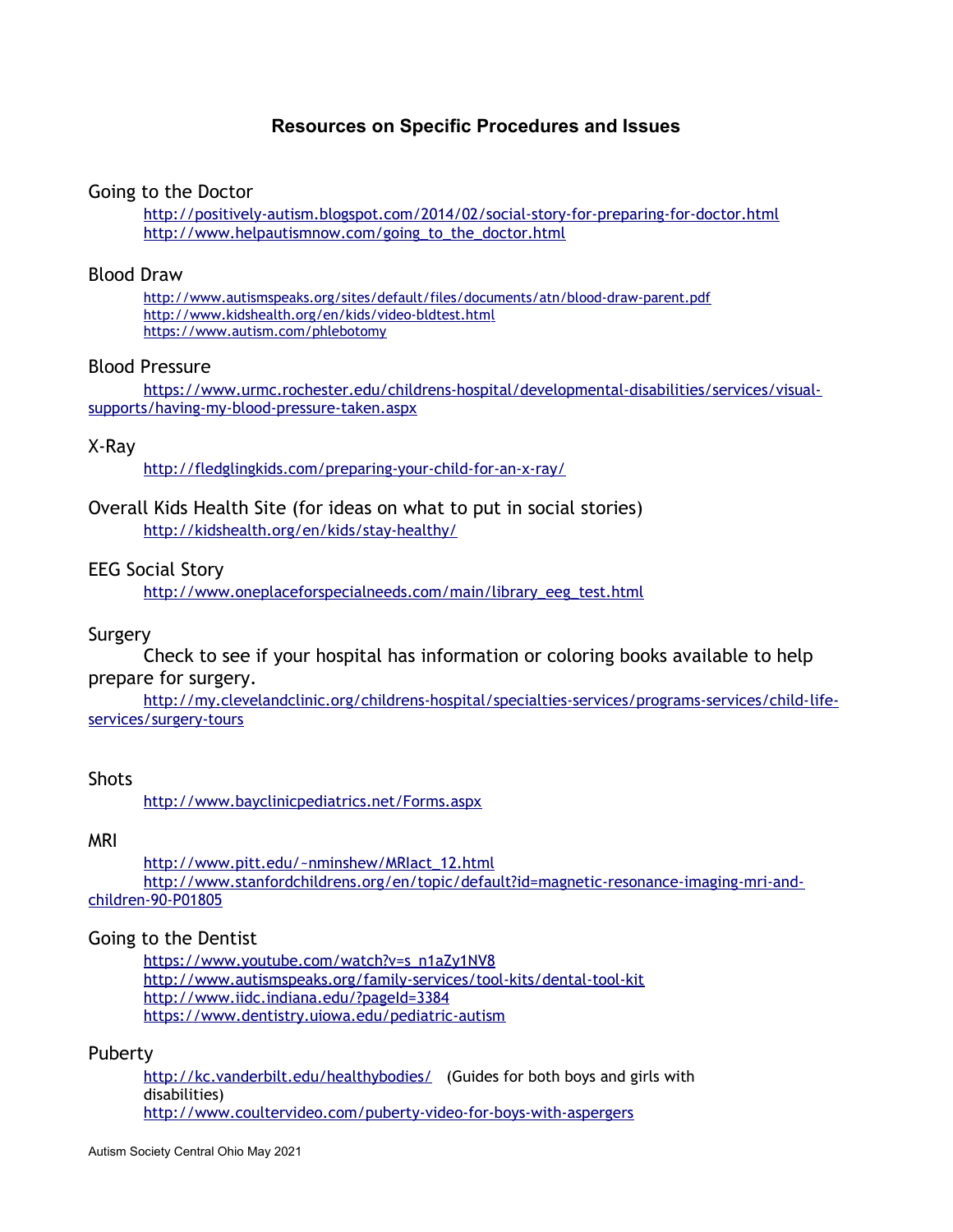[http://raisingchildren.net.au/articles/autism\\_spectrum\\_disorder\\_periods.html](http://raisingchildren.net.au/articles/autism_spectrum_disorder_periods.html)

# Gynecological Exams

"Table Manners and Beyond: The Gynecological Exam for Women with Developmental Disabilities and Other Functional Limitations" – copy available for download at [www.nisonger.edu/odhp/resources/accesstocare](http://www.nisonger.edu/odhp/resources/accesstocare)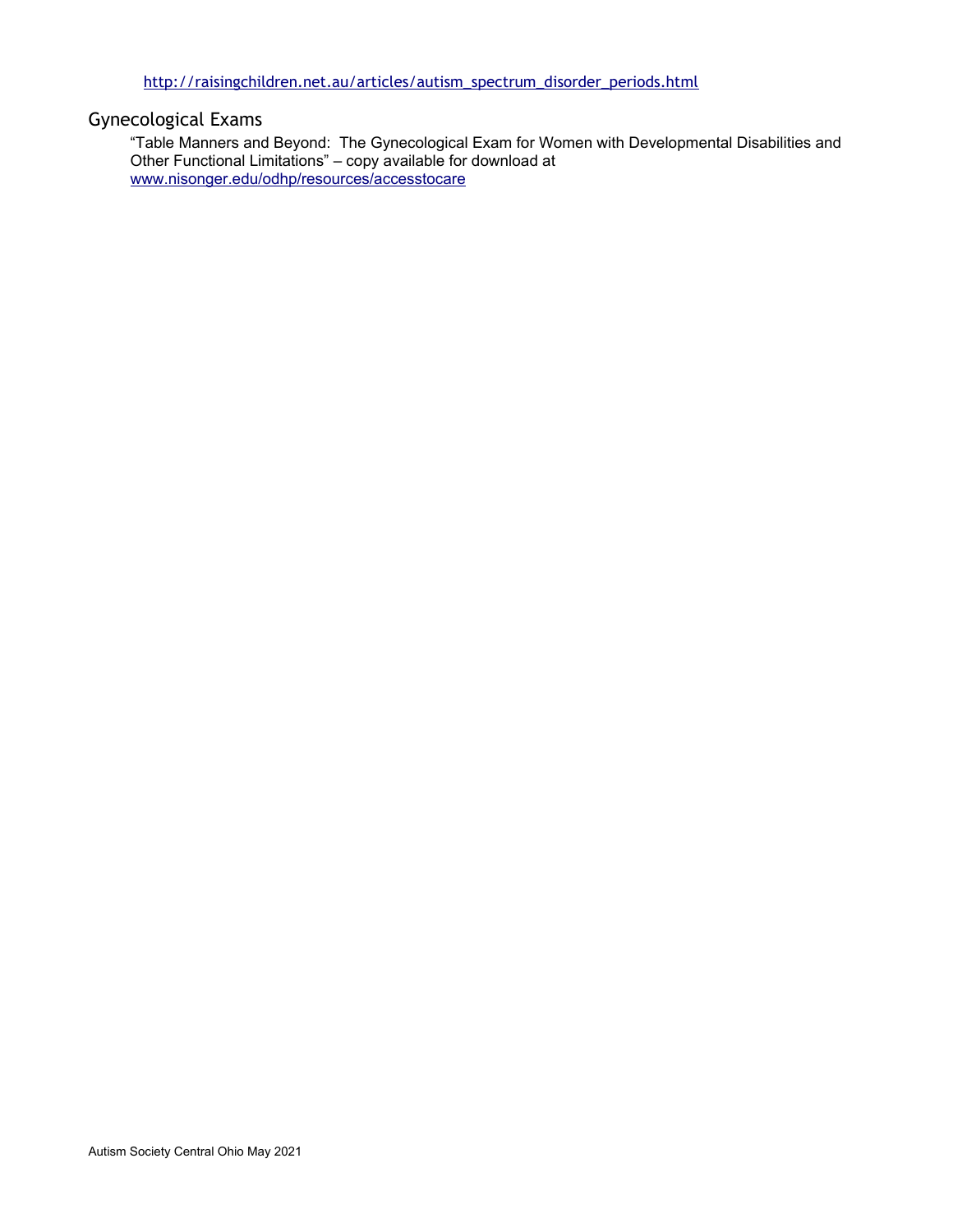## **PREPARING FOR A MEDICAL VISIT**

Think about what you want to do during the appointment (Talk about a health concern? Get or change medication? Talk about treatment options?). Write any questions down. If you forget to ask a question, call the office rather than waiting for the next appointment. Attached is a form from [www.ohiogps.org](http://www.ohiogps.org/) which might help.

Take a list of medications with you.

Prepare a "symptom story"

- 1. How is your body feeling (Ex. "My back hurts")
- 2. Your thoughts on cause (Ex. "I fell down the stairs" or "I got a new mattress")
- 3. How your symptoms affect your life (Ex. "When I'm in pain, I can't get any work done.")

Think about the history of your symptoms

- 1. When did it start?
- 2. How long have you had them? Do they come and go?
- 3. What does it feel like?
- 4. Is the pain in one spot, or does it change?
- 5. What makes it worse? Better?
- Tell the doctor or nurse that you want to talk about the problem at the beginning of the appointment. After the exam, make sure you understand what is causing your problem, what will make you feel better, when you should feel better and when you should come back.

Other questions you might wish to ask:

What is the diagnosis?

- What are the treatment options? What are the benefits and side effects of each option? How can the treatment be modified to accommodate patient's individual needs?
- What is test for? How is test done? What arrangements must be made? How can test be modified to accommodate individual needs? What will the test results tell us? Is there a less invasive (expensive?) way of getting that information? How will I get the test results? Who will explain the results to me?
- What will the medicine you are prescribing do? How is it taken? Is there any other way of delivering it? What side effects should I look for and what should I do if we see them? Are there any things I should not eat or drink (or over-the-counter medications I should not take) while I am using the prescription?
- Why do I need surgery? Are there other ways to treat? How can the surgical prep, etc. be modified to accommodate individual needs? What pre-teaching is available?
- What changes should be made in patient's daily routine and life style? How do I help him/her make those changes?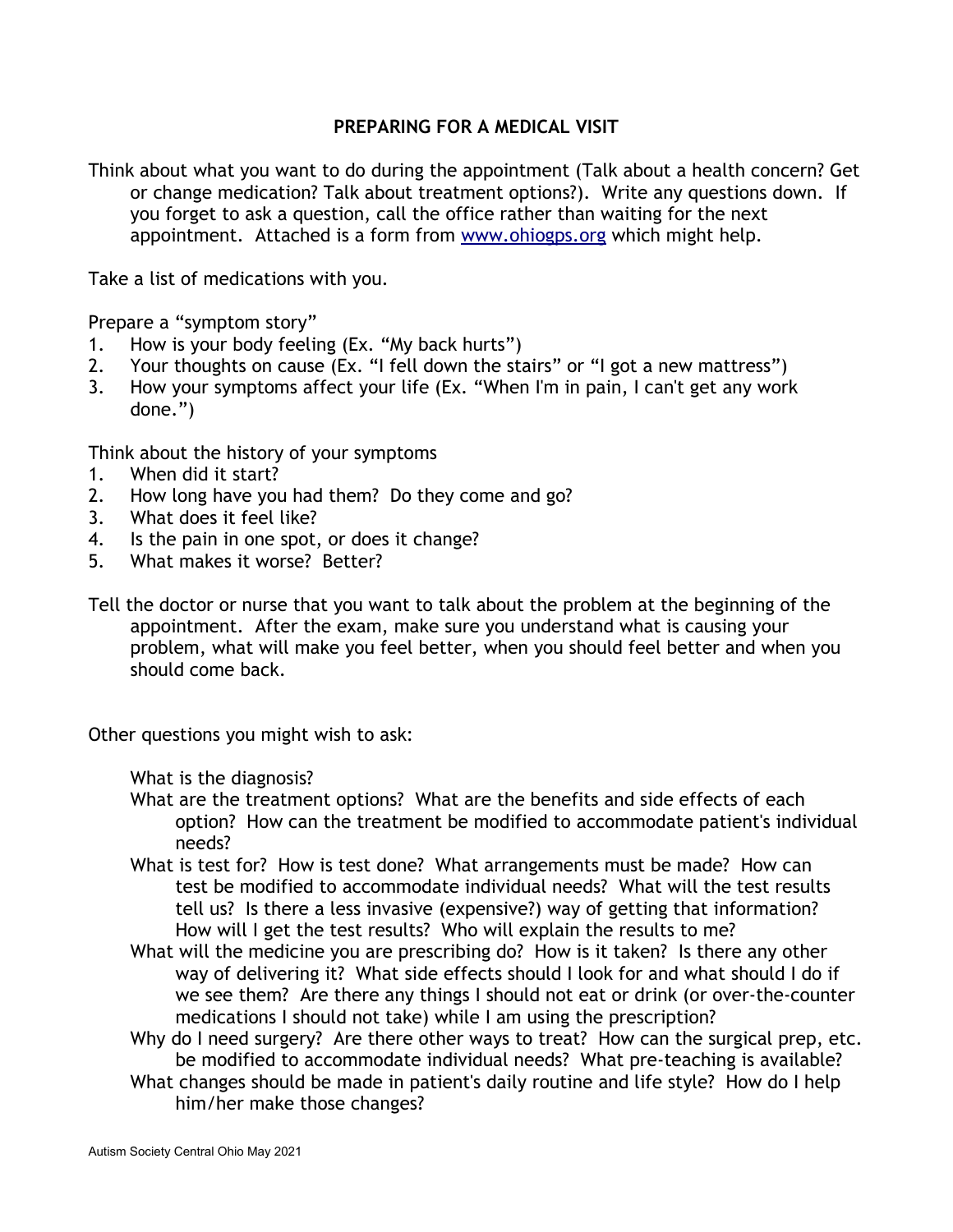May I have written instructions, brochures, videos, visual supports, etc. to help prepare patient for treatment? What should we work on before the next visit? What can we do to prevent this from happening again? How many patients like us have you treated? When should we come see you again?